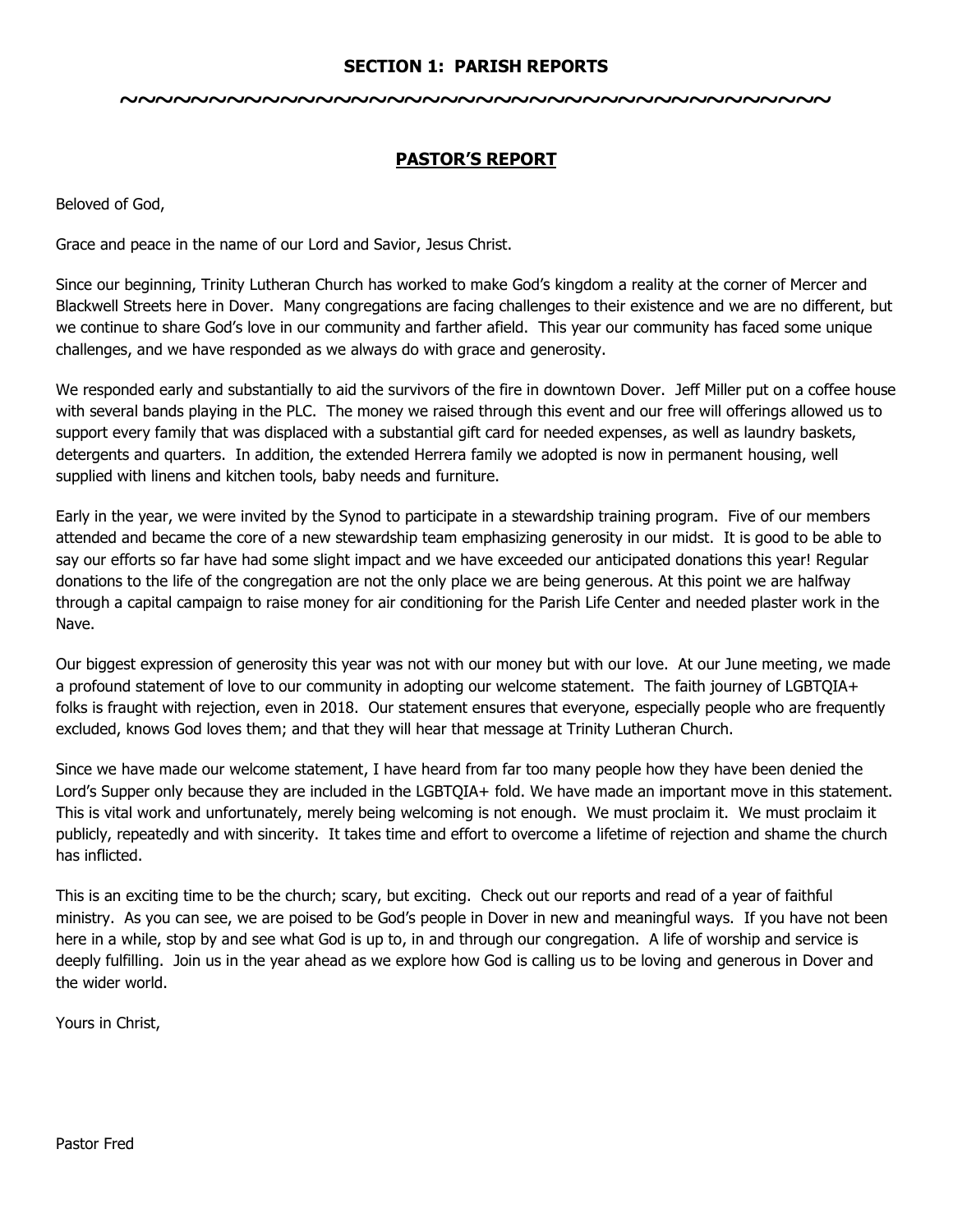

#### **Welcome Statement**

All Are Welcome in This Place! The people of Trinity Lutheran Church of Dover, New Jersey, welcome you to our church community. We invite you to worship with us, enjoy the fellowship of a loving congregation and learn more about TLC and our Lutheran tradition.

We extend a loving welcome to those who are single, married, divorced, widowed, gay, queer, confused, rich, comfortable or poor. We welcome wailing babies and excited toddlers. We welcome you whether you can sing like Pavarotti or quietly hum. We welcome those of all gender identities, ethnicities, races, political affiliations, immigration status and primary languages (Our service is in English). We welcome you if you are more Christian than Martin Luther, or haven't been to church since Confirmation. We welcome those who are questioning their faith, have not participated in organized religion, grew up in another tradition or religion, or are just looking to sit a while.

We welcome, with open arms, those who are over 60 but not yet grown up, and teenagers who are growing up way too fast. We welcome those who are inked, pierced, both or neither. We welcome keep-fit moms, football dads, starving artists, tree huggers, latte-sippers (though you'll need to settle for coffee here!), vegetarians, junk-food eaters and those who love a good Lutheran coffee hour. We embrace those who are in recovery (grape juice is offered at communion), or still addicted. We welcome you if you are having problems, are down in the dumps or don't like organized religion. We offer a smiling welcome to those who think the earth is flat, work too hard, don't work, are recently unemployed, can't spell or are just here because Grandma made them come. We welcome those who are hearing impaired, have physical and mental health conditions and children, youth and adults with special needs.

We offer a special welcome to those who could use a prayer right now, had religion shoved upon them as kids, or simply took the wrong train and ended up here by mistake! We welcome those who wish to be welcomed with an extended hand and listening ear, as well as folks who want to sit silently in a pew. We welcome pilgrims, tourists, seekers, doubters, those who are hurting and those who are celebrating.

#### **We welcome YOU!**

Welcome to Trinity Lutheran Church of Dover. The little yellow church on the corner of Mercer and Blackwell Streets! Jesus Loves You!

"Let us build a house where hands will reach beyond the wood and stone to heal and strengthen, serve and teach and live the Word they've known. Here the outcast and the stranger bear the image of God's face; let us bring an end to fear and danger. All are welcome, all are welcome in this place."

(Haugen, Marty, GIA Publications, Inc. 1994)

Trinity thanks the people of Coventry Cathedral and St. John's Episcopal Church. Your welcome statements inspired us.

#### **Summary Statement**

We, the people of Trinity Lutheran Church, welcome all who are seeking God's love and grace, the fellowship of others, or a brief rest. We welcome all regardless of race, ethnicity, culture, sexual orientation, gender identity, gender expression, relationship status, immigration status or political affiliation. We lovingly welcome all without regard to addictions, physical or mental health, imprisonment, socioeconomic status, church affiliation, no prior church experience, or anything that too often divides us. Our unity is in the delight of the Trinity – Father, Son and Holy Spirit.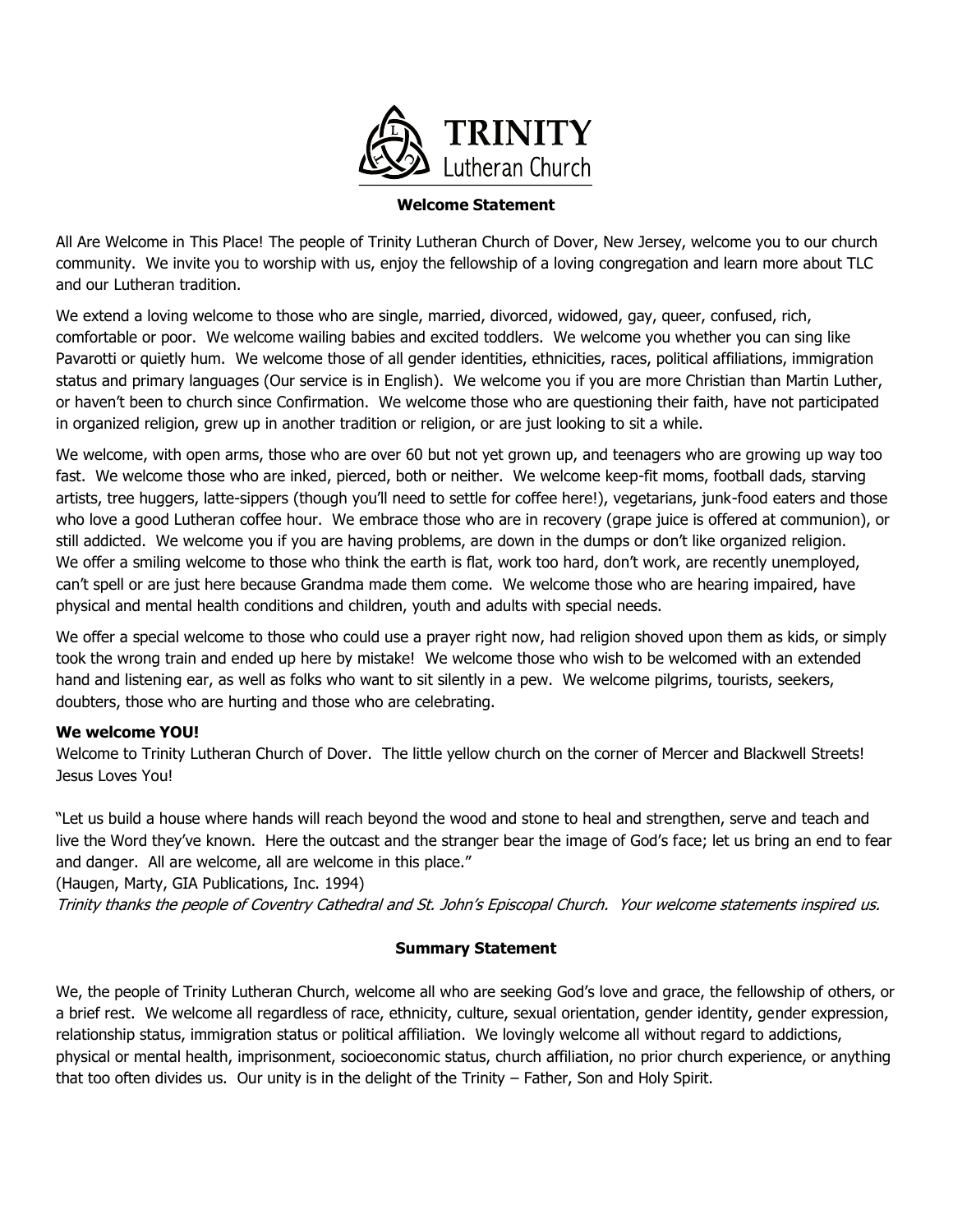## **RECONCILING IN CHRIST – ALL ARE WELCOME!**

Trinity Lutheran Church has always been welcoming and inclusive, and in June our congregation overwhelmingly approved the adoption of our Welcome Statement to become a Reconciling in Christ congregation. This was just the first step in our ongoing journey to welcome members of the LGBTQ community, as well as anyone seeking a new church home.

We've announced our welcome on Trinity's website, on the RIC roster, in our weekly bulletins, on a vibrant bulletin board and throughout the church. We had a "sweet celebration" in October, coinciding with "coming out day," to celebrate our work to date, provide some education and talk about how we will continue to grow in our welcoming journey.

We will soon be placing beautiful signs outside TLC to announce to all that we are a welcoming congregation. Look for more exciting things to happen in 2019! "All are welcome in this place!" Jill Ryan

## **MEMBERSHIP**

In 2018 we removed five members through transfers, personal requests or death. As of December 31, 2018, there were 387 baptized members on the membership roll of TLC, of whom 314 are confirmed voting members.

Trinity continues to be a vibrant congregation of worship and praise, service and ministry. We have much love, support and energy to offer members, and we look forward to an uplifting 2019.

Kathy McFarland and Barbara Terreri

## **COUNCIL REPORT**

As 2018 comes to an end, I am reminded of the verse from Romans that reminds us, "We know that all things work together for good for those who love God, who are called according to his purpose." Romans 8:28. In a time where the world often focuses on what hasn't been done or what has gone wrong, it's important for us to reflect on what has gone well in 2018.

In 2018, through the work of the Justice League, the Reconciling in Christ (RIC) Committee was formed and completed and implemented Trinity's new welcoming statement. This welcoming statement, while intended to welcome the LGBT community, is all-encompassing to represent everyone who is welcomed at Trinity. The committee's good work will continue throughout 2019 as the Justice League meets again to create another area of focus to tackle regarding social justice.

While 2017 ended with a leaky roof and a water-stained sanctuary ceiling, 2018 created a capital campaign to tackle these issues and additional maintenance issues around Trinity. As of the start of the year, the capital campaign was funded through donations and pledges amounting to more than \$60,000 of the \$75,000 proposed budget. These donations included a grant received by Faith Kitchen for \$7,500 and a donation from Morris-Essex Mental Health for \$5,000 towards the installation of air conditioning in the PLC. Many thanks to those who have donated, pledged and will continue to do so.

Creation of the Generosity Team, previously known as Stewardship, also occurred in 2018. This team attended workshops over three months and will continue their work at Trinity, focusing on saying "thank you" for moments of giving throughout the year. Also created this year was the Congregational Care Ministry, which formed and implemented an organized prayer chain, a meal ministry, a card ministry, a home communion ministry and a home visit ministry. These ministries continue to grow and are always welcoming to new members.

Beginning with Council members elected in 2018, new members were encouraged to participate in new ministries and committees throughout the year. Four new Council members included three never on Council before: Sandra Knowle,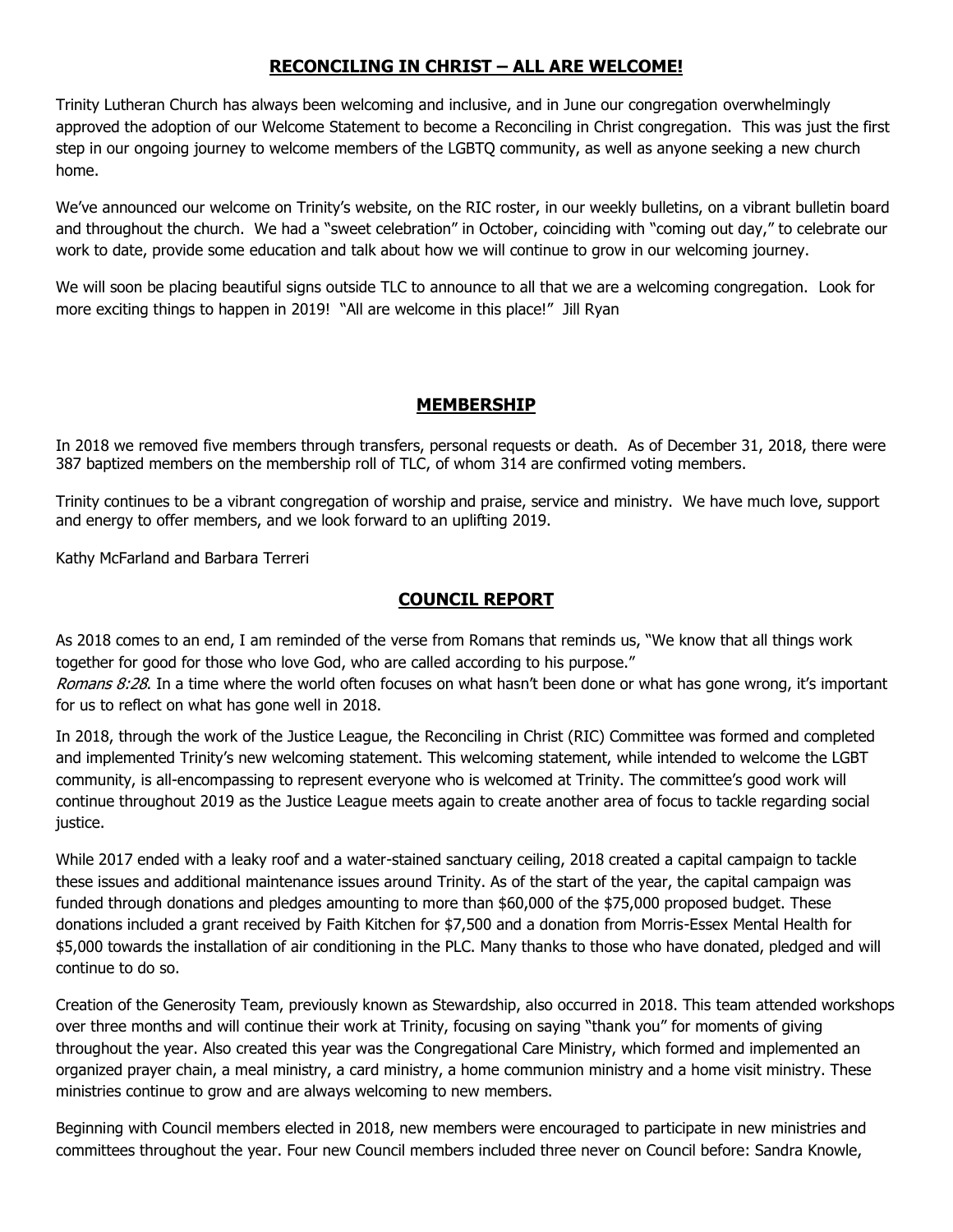Sharon Matchke, Key Darrow and Russ Pullis. Our officers from 2017 continued for another year: Kim Kleindienst, President; Maira Rogers, Vice President; Erin DeKorte, Secretary; John Sienkiewicz, Treasurer; and Bev Dominkowicz, Assistant Treasurer.

Finally, through the greatest of generosity, Trinity ended 2018 better than expected. While we entered the year expecting more than a \$28,000 deficit, I am happy to report we ended the year with a deficit of just over \$17,000. While we still have work to do, we have done a great job in being generous and living out God's charge to love our neighbor as ourselves. Thank you, thank you for being so generous.

It has been my pleasure to serve as President for the past two years. I look forward to all the new activities that will begin in 2019, and the challenges we will face and overcome together.

God's richest blessings to you all, Kim Kleindienst, Council President 2018 **~~~~~~~~~~~~~~~~~~~~~~~~~~~~~~~~~~~~~~~~~~~~~~~~~~~~~~~~~~~~~~~~~** Volunteers put their discipleship into practice at TLC every day. Hundreds of people serve:

Faith Kitchen meal makers and hosts Family Promise meal makers and hosts Altar Guild Acolytes, communion assistants, assisting ministers Chancel Choir and Bell Choir **Counters** Treasurer and Assistant Treasurer Financial Secretaries MAT (Memorial and Thanksgiving) Fund W/ELCA study circles Bald Eagles and Silver Foxes SCS teachers, confirmation teachers and mentors Adult Forum teachers, Bible Study leaders Education Team Office and Food Pantry volunteers, who answer the phones and the door, and pack and distribute groceries Youth groups and leaders Newsletter contributors, proofreaders, collators, mailers Ushers, readers, greeters, coffee set-up and clean-up Parish Health Cabinet Stewardship Team Property Committee Finance Team Worship and Music Committee Education Team Ministry Cradle Roll Senior Ministry Scholarship Committee Usher, Reader and Greeter Coordinator Shoppers for Food Pantry and the Food Pantry Coordinator Coffee Hour Coordinator Edna's Haven Prayer Shawl Ministry Scholarship Committee Thank you!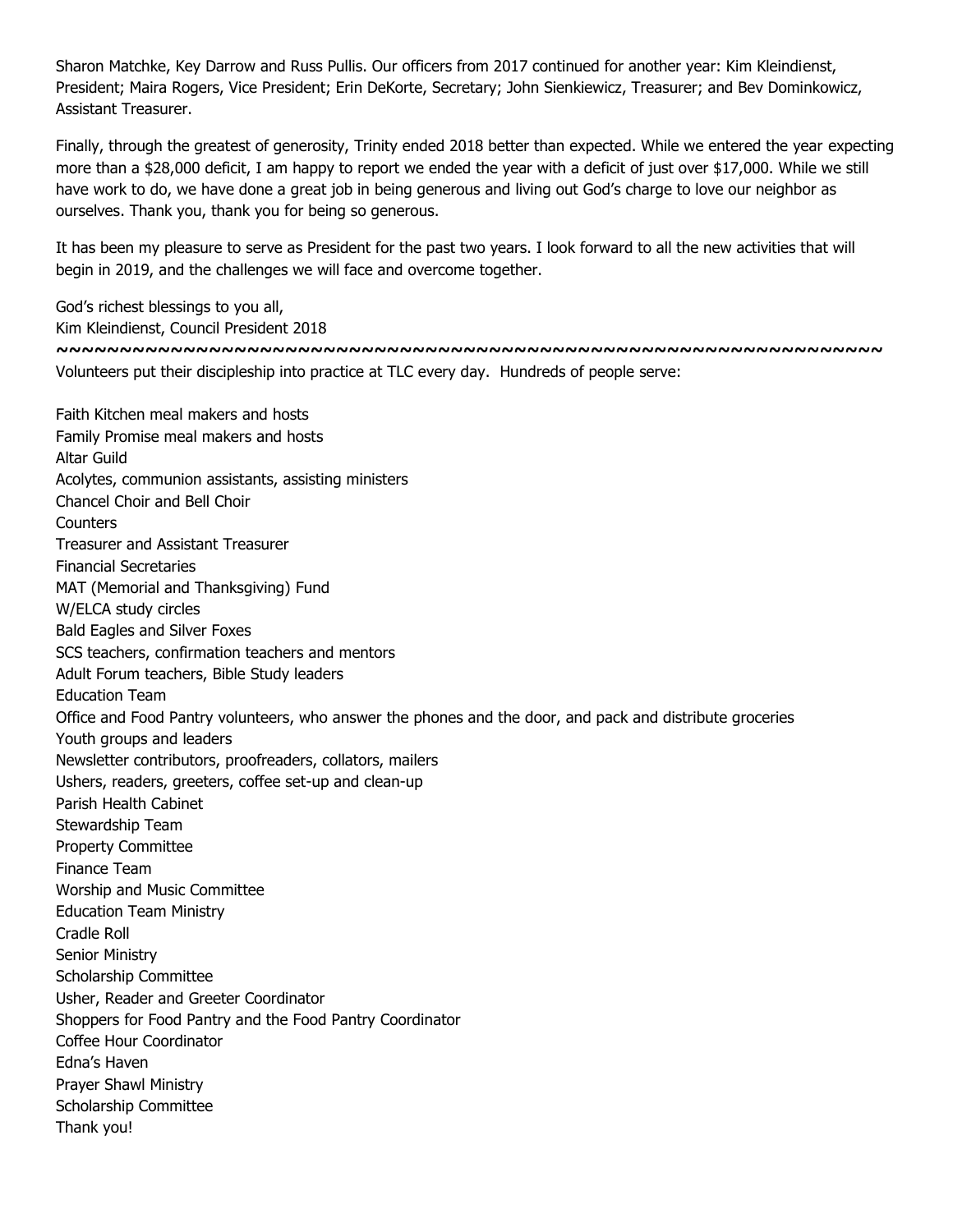## **LEADERSHIP 2018**

## **Council Members and Officers**

| Kim Kleindienst     | President/Executive Team/Mutual Ministry                         |
|---------------------|------------------------------------------------------------------|
| Maira Rogers        | Vice President/Executive Team/Personnel/Faith Kitchen/Fellowship |
| Erin DeKorte        | Secretary/Executive Team/Social Ministry/L4G                     |
| John Sienkiewicz    | Treasurer                                                        |
| Beverly Dominkowitz | <b>Assistant Treasurer</b>                                       |
| Sue Dean            | <b>Financial Secretary</b>                                       |
| Susanne Jackson     | <b>Financial Secretary</b>                                       |
| Suzanne Capps       | Social Ministry/Family Promise                                   |
| Key Darrow          | Property                                                         |
| Sandie Knowle       | Education/Congregational Care                                    |
| Gary Tarantino      | Property                                                         |
| Sharon Matschke     | Generosity                                                       |
| Scott Miller        | Social Ministry/Senior Ministry                                  |
| <b>Russ Pullis</b>  |                                                                  |
| Eileen Schult       | <b>Health Cabinet</b>                                            |
| Sandy Sheridan      | Worship and Music                                                |
| Kevin Seidel        | Finance/Generosity                                               |
| <b>Staff</b>        |                                                                  |
| Kathy McFarland     | Parish Church Administrator                                      |
| Lynn Sienkiewicz    | Parish Nurse                                                     |

Julie Sauder **Cause Communist** Organist Felipe Torres Sexton Ralph Gonzalez **Assistant Sexton** 

Jeffrey Miller Bell Choir Director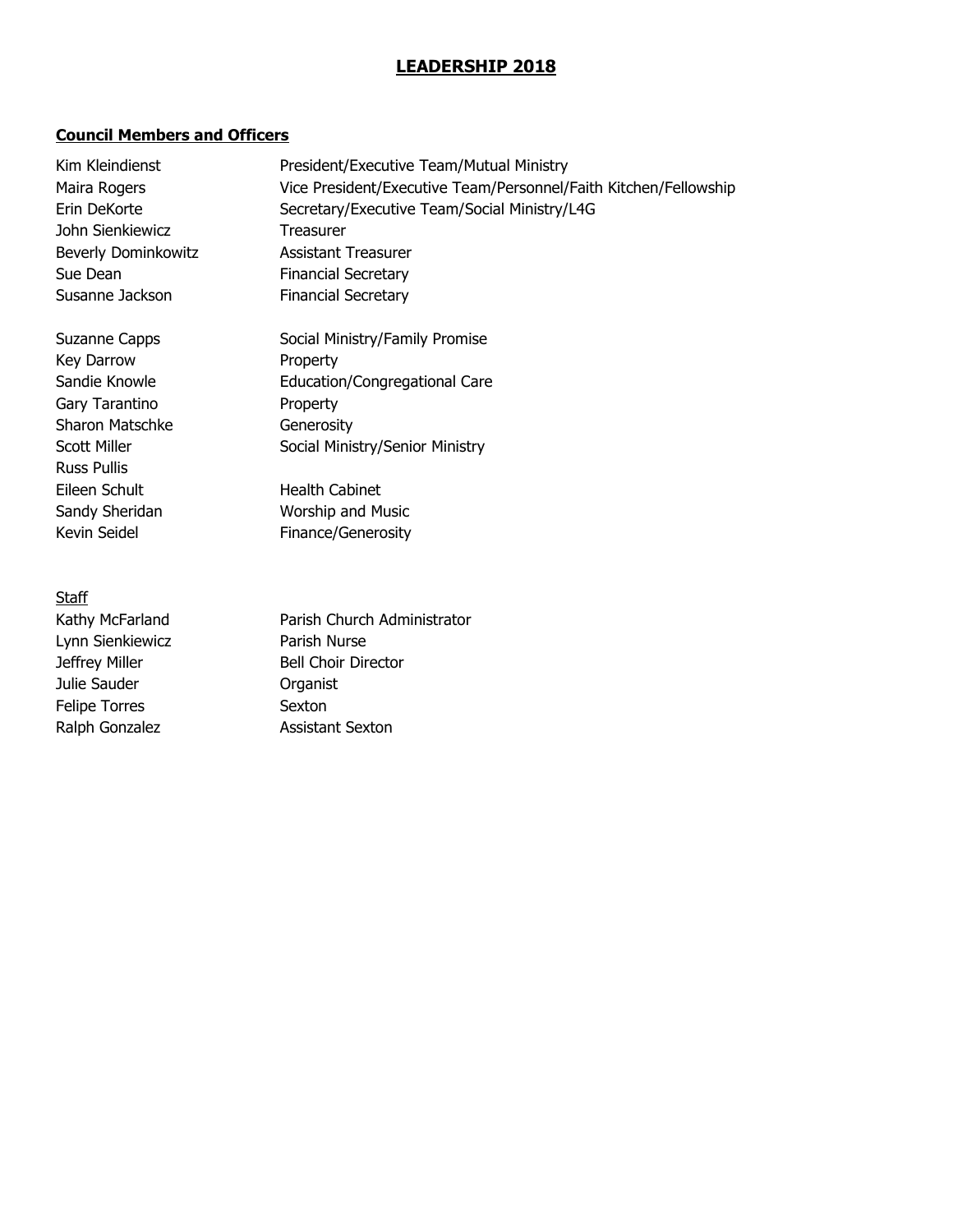#### **WORSHIP ATTENDANCE**

|                                       |         |      | <b>SUNDAY WORSHIP</b> |      |      |      |             |             |              | <b>SUNDAY CHURCH SCHOOL</b>                   |
|---------------------------------------|---------|------|-----------------------|------|------|------|-------------|-------------|--------------|-----------------------------------------------|
|                                       | 2018    | 2017 | 2016                  | 2015 | 2014 | 2018 | 2017        | 2016        | 2015         | 2014                                          |
| <b>JANUARY</b>                        | 75      | 86   | 79*                   | 106  | 133  | 10   | 16          | 20          | 16           | 41                                            |
| <b>FEBRUARY</b>                       | $***61$ | 87   | 119                   | 74   | 141  | 12   | 16          | 18          | 19           | 44                                            |
| <b>MARCH</b>                          | 83      | 93   | 146                   | 133  | 159  | 12   | 16          | 25          | 25           | 40                                            |
| <b>APRIL</b>                          | 88      | 118  | 92                    | 85   | 198  | 10   | 16          | 23          | 23           | 35                                            |
| <b>MAY</b>                            | 88      | 97   | 99                    | 124  | 155  | 11   | 12          | 22          | 23           | 38                                            |
| <b>JUNE</b>                           | 93      | 100  | 100                   | 111  | 179  | 9    | 0           | 0           | 0            | 0                                             |
| <b>JULY</b>                           | $***61$ | 85   | 85                    | 106  | 191  | 0    | $\mathbf 0$ | $\mathbf 0$ | $\mathbf{0}$ | 0                                             |
| <b>AUGUST</b>                         | ***67   | 78   | 90                    | 94   | 130  | 0    | $\mathbf 0$ | $\mathbf 0$ | $\mathbf 0$  | 0                                             |
| <b>SEPTEMBER</b>                      | 71      | 83   | 101                   | 85   | 126  | 15   | $\mathbf 0$ | 35          | 34           | 38                                            |
| <b>OCTOBER</b>                        | 93      | 81   | 95                    | 120  | 132  | 14   | 12          | 25          | 30           | 32                                            |
| <b>NOVEMBER</b>                       | 76      | 91   | 114                   | 118  | 135  | 14   | 9           | 30          | 32           | 39                                            |
| <b>DECEMBER</b>                       | 91      | 87   | 85                    | 106  | 117  | 14   | 12          | 25          | 27           | 34                                            |
| <b>AVERAGES</b>                       | 79      | 91   | 100                   | 105  | 150  | 12   | 13          | 22          | 25           | 38                                            |
| (*Snow storm – Church closed 1/24/16) |         |      |                       |      |      |      |             |             |              | (Classes began in Oct. instead of Sept. 2017) |

(\*\*Snow storm – Church had no 8 a.m. worship service on 2/18/18)

(\*\*\*Summer Worship (June 17 and 24, July, August and Sept. 2 and 9 – One service at 9:15 a.m. only)

#### **SPECIAL SERVICES**

|                        | 2018   | 2017    | 2016 | 2015 | 2014 |  |
|------------------------|--------|---------|------|------|------|--|
| <b>ADVENT THURSDAY</b> | $\ast$ | 16      | 26   | 31   | 29   |  |
| <b>BLUE CHRISTMAS</b>  | 15     | 25      | 30   | 31   |      |  |
| <b>CHRISTMAS EVE</b>   | 166    | 144     | 209  | 245  | 339  |  |
| <b>CHRISTMAS DAY</b>   | 25     | 42      | 51   | 34   | 44   |  |
| ASH WEDNESDAY          | **64   | $*23$   | 56   | 56   | 94   |  |
| THURSDAYS IN LENT      | 29     | 16      | 25   | 31   | 38   |  |
| <b>MAUNDY THURSDAY</b> | 44     | **74    | 44   | 48   | 84   |  |
| <b>GOOD FRIDAY</b>     | 55     | 78      | 72   | 94   | 105  |  |
| <b>EASTER VIGIL</b>    | 20     | $***40$ |      |      |      |  |
| <b>EASTER</b>          | 145    | 204     | 252  | 265  | 305  |  |
| <b>SCS CHRISTMAS</b>   |        |         | 65   | 160  |      |  |
| <b>PAGEANT</b>         |        |         |      |      |      |  |

\*No Advent Thursday worship services held in 2018.

\*\*Ash Wednesday service held at Trinity Lutheran Church (25 St. John's Episcopal Church members attended.)

\*\*First Communion celebration at the Maundy Thursday worship service.

\*\*\*Second year of Saturday Easter Vigil worship service.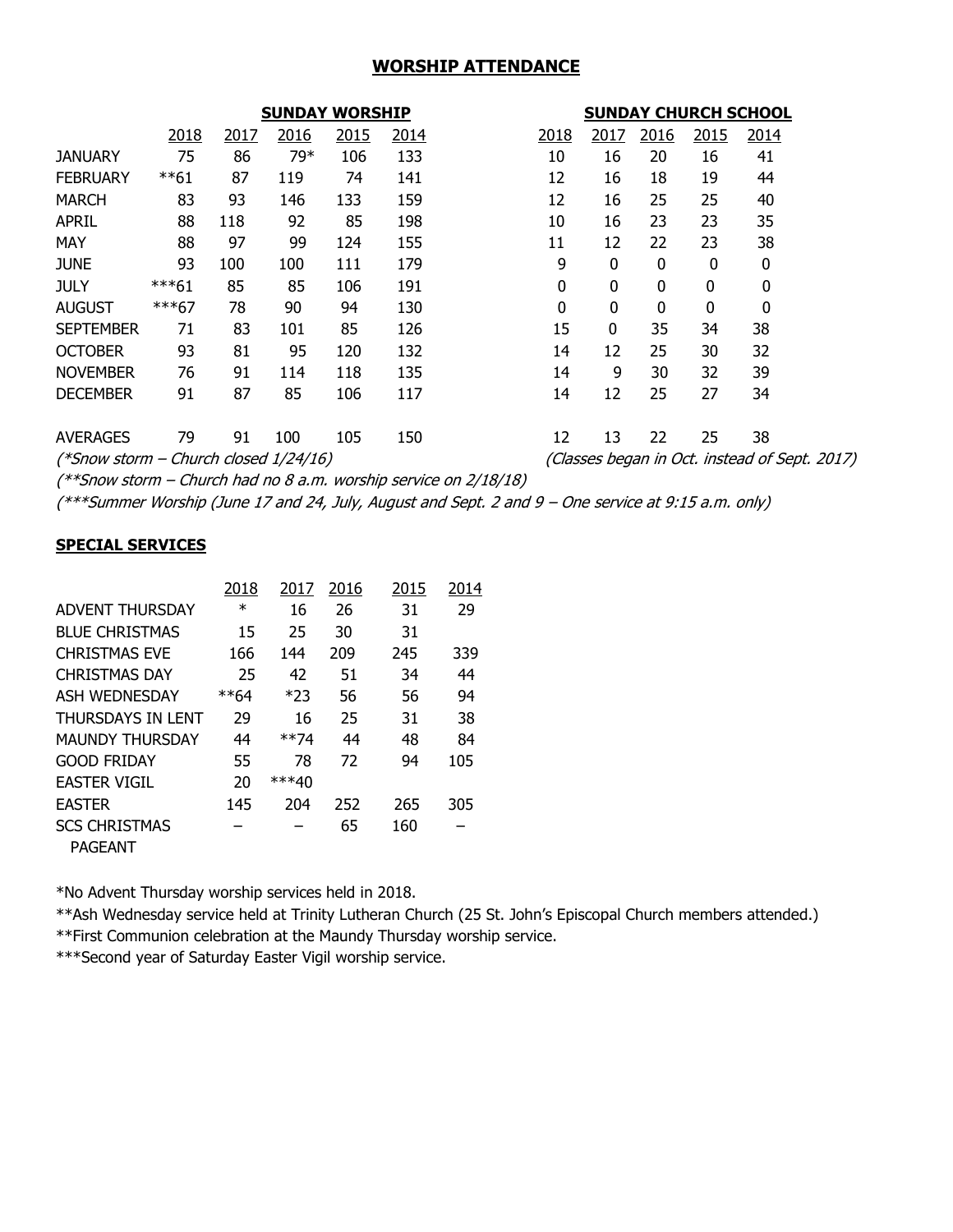## **PARISH MEMBERSHIP**

|                    | 2018 | 2017 | 2016 | 2015 | 2014 | 2013 |
|--------------------|------|------|------|------|------|------|
| <b>Baptized</b>    | 387  | 401  | 412  | 406  | 590  | 598  |
| Confirmed          | 314  | 312  | 317  | 338  | 389  | 392  |
| Average Attendance | 79   | 91   | 100  | 105  | 140  | 158  |

## **RITES AND CELEBRATIONS 2018**

#### **Marriages**

Clifford Rollins and Dawn Rothenburgh March 24, 2018

#### **Funerals/Memorials**

| Wilbert Wenner    | October 27, 2018  |
|-------------------|-------------------|
| Dolores Strombach | November 24, 2018 |
| Richard Sheridan  | December 31, 2018 |

#### **First Communion**

Natalie Cook April 18, 2018

#### **Affirmation of Baptism**

| Michael Lubrecht | May 20, 2018 |
|------------------|--------------|
| Amy Cook         | May 20, 2018 |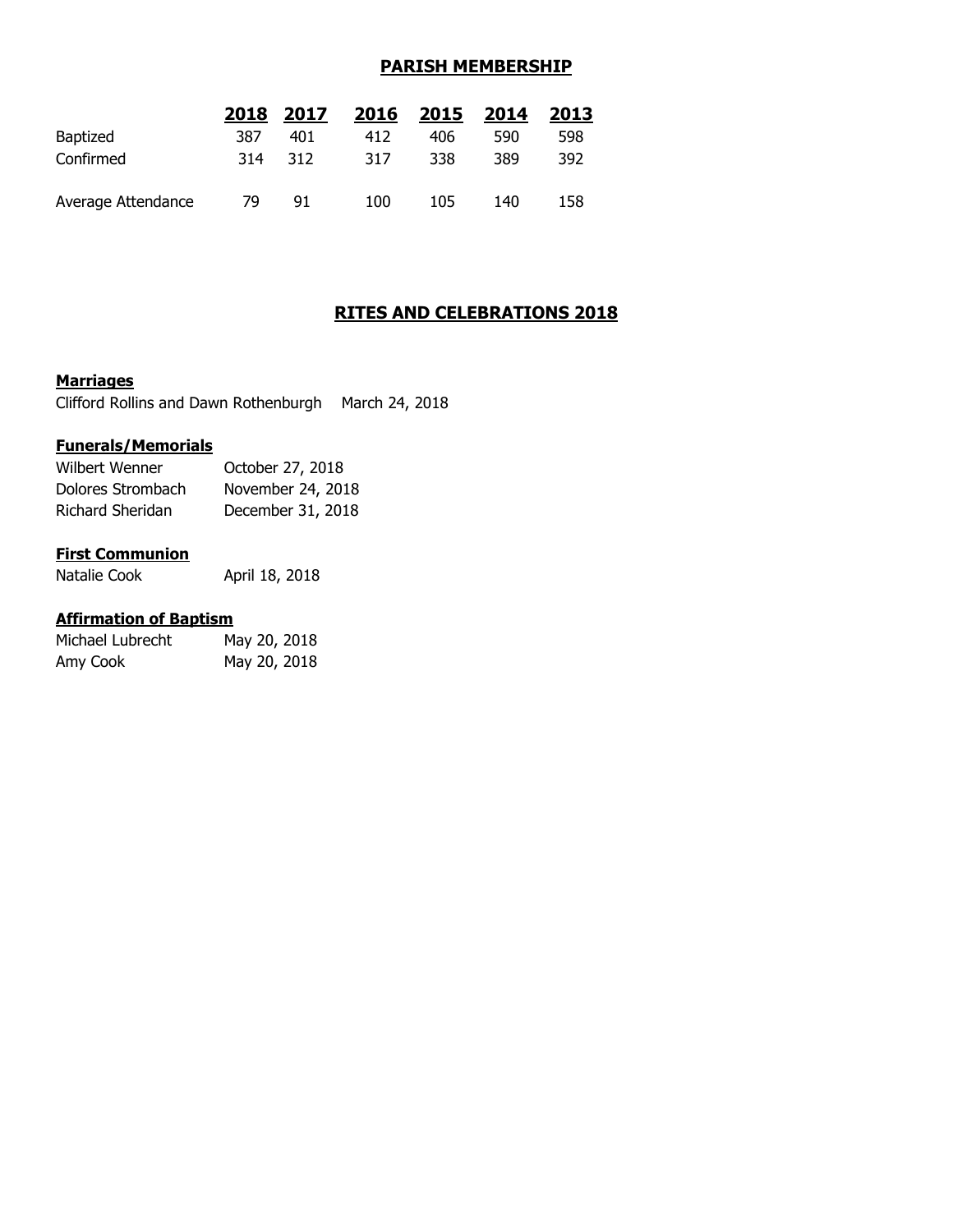## **MUTUAL MINISTRY COMMITTEE**

The Mutual Ministry Committee continued this year to bring new people into the committee that's designed to advise and support Pastor Fred. Many thanks to the members who have served for this year: Kim Kleindienst (Council representative), Lorraine Bollmann, Kelly Casario, Ken Kindberg and the newest member, Jody Seidel.

This Committee acts as a sounding board for Pastor Fred and the employed staff members, Council officers, the congregation's committees and ministry teams, and the congregation, affording everyone a direct avenue to discuss concerns or conflicts that may arise. In the area of conflict resolution, the committee provides a forum where members and the congregation's employees may voice their concerns and reach a mutually acceptable settlement of these concerns. This year, the committee also offered an online evaluation form permitting the congregation members to be part of Pastor Fred's annual performance review. These results were collected and shared as part of his annual review.

## **TECHNOLOGY COMMITTEE**

The Technology Committee completed the transition to a newly designed website and web provider (WIX). Our new website will continue to have the same URL [\(http://www.tlcnj.org\)](http://www.tlcnj.org/) Hadleigh Kindberg worked with Pastor Fred on the new design and content. Our website will only be as good as the message we provide to our parishioners and website visitors. We are looking at ways to have folks to make online donations to our many ministries. Please feel free to e-mail Pastor Fred with any suggestions you may have, or any other feedback concerning the TLC website. We look forward to exploring new ways to further evangelize our TLC ministry to our local and global community.

Scott Miller, Chairperson

## **OFFICE VOLUNTEERS**

Each day, from Monday through Friday, two TLC volunteers work in the Food Pantry from 9 a.m. to 1 p.m. They answer the phone and the front door, fill and distribute bags of groceries, restock shelves, collate, perform mailings, fold and staple weekly bulletins, and many "other duties as needed." These tasks are all lovingly and faithfully completed by the TLC volunteers throughout the year, giving tremendous help to the office and staff.

Thank you to the 2017 volunteers who volunteer on a regular basis: Sandy Dean, Jane Chrashewsky, Marion Holtzman, Mabel Roy, Charlie Haas, Suzanne Capps, Mike Capps, Russ Johnson, Donna Johnson, Ann Gallagher, Linda Gallup, Sheri Sauer, Ralph Frick, Elaine Tarantino, Gary Tarantino, Kim Kleindienst, Betty Shunk, Jessie Andrews, Mary Brown, Nancy Boersema, Carol Schwarz, Bev Dominkowitz, Barbara Terreri, Earl Baderschneider, Teresa Baderschneider, Marie Matarazzo, Danielle Jackson, Norma Teabo, Marion Moser and the Boy Scouts and Girl Scouts. If we missed someone, please know we are sorry, and appreciate all that you do.

Kathy McFarland

## **NEWSLETTER**

Kathy McFarland and Jane Chrashewsky serve as our editors, and Charlie Haas as our proofreader. Many volunteers assist with the newsletter's production. Jane prints the newsletter and supervises the collating crew, which includes Ann Marie Stager, Ralph and Joan Frick, Gary and Sandy Dean, Elaine and Gary Tarantino, June Gordon, Liz Suk, Donna and Russ Johnson, Carol Schwarz, Suzanne Capps, Nancy Boersema and Beverly Dominkowitz.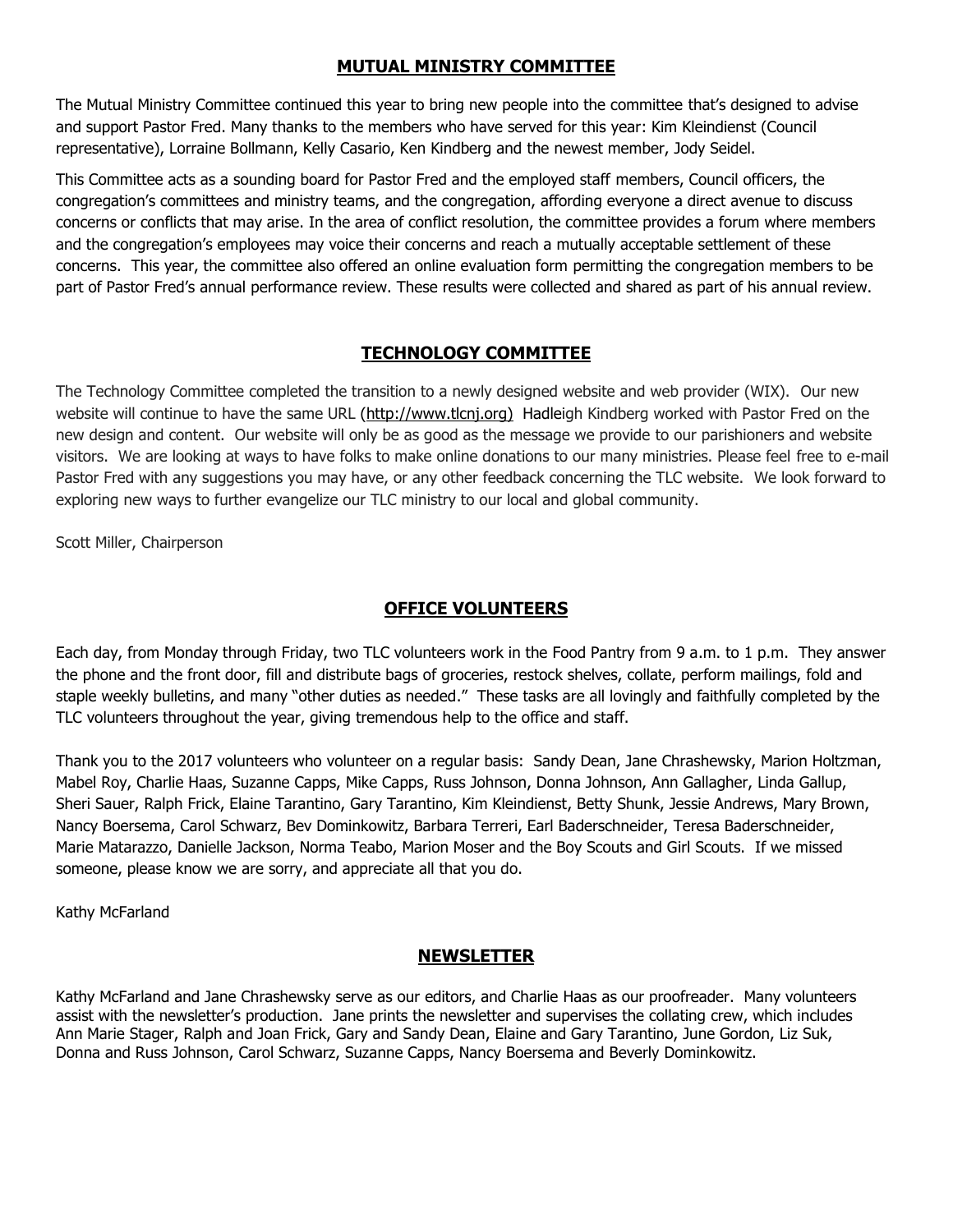## **SECTION 2: PARISH LIFE**

**~~~~~~~~~~~~~~~~~~~~~~~~~~~~~~~~~~~~~~~~~~~~~~~**

## **PARISH NURSE REPORT**

Parish Nursing/Health Ministry has been an important ministry of Trinity Lutheran Church for 22 years. Health Ministry has adapted to the ever-changing needs and membership of our congregation. Although we have had fewer formal programs, we strive to continue our focus of encouraging and supporting our members to be whole in body, mind and spirit.

I continued to work with Pastor Fred to identify the health needs in the congregation and to coordinate visits to members in need. We instituted a visiting partnership for pastoral home communion visits to ensure safe and meaningful home visits. I thank Pastor Fred for his continuing support, guidance and encouragement to me as Parish Nurse, and to the mission of Health Ministry.

As Parish Nurse, I continued to care for members through support, education and providing resources as needed, through phone calls, visits, emails, texts, one-on-one interactions, newsletter articles and grief booklets. I am confident and pleased that members were comfortable reaching out to me with their questions, needs and feedback.

Our Health Team continued to be an instrumental part of Health Ministry. Six active members have worked together with me to deliver our ministry's goals. Our five long-standing members:

Elaine Tarantino, Eileen Schult, Lorna Kelly, Carol Lieberman and Kelly Casario and our newest member is Kathy McFarland. You are the backbone to our ministry, and I offer my heartfelt thanks for all you do; I could not do it alone. A special thank you to Elaine Tarantino for tirelessly coordinating meals for members in need. Also, a special thank you to Eileen Schult for making Trinity's automated external defibrillator (AED) a reality by researching and purchasing it with designated funds, and for being our liaison to Council. We say goodbye to Carol Lieberman, as she retires. She has been a part of Health Ministry for 22 years and will be truly missed.

Health Ministry presented a new program this past fall, the "Walk to Bethlehem." It gave members the opportunity to exercise their bodies, minds and souls with an imaginary walk to Bethlehem in time for Christmas. Those who participated seemed to have fun increasing their activity while learning some facts about the countries we visited and reflecting on a weekly devotion and Bible verse.

I continued to network with the Faith Community Nurse Network, sponsored by the Atlantic Health System, and participated in several educational opportunities they offered.

Kathy McFarland continues to be an integral part of Health Ministry as administrative assistant of TLC. She tirelessly informs me of health needs in the congregation, sometimes daily, through phone calls, emails and texts. She provides me with constant support and encouragement, and for that I am truly thankful.

I look forward to continuing as your Parish Nurse. I am here to encourage each member to strive for wholeness of body, mind and spirit. Together we can do God's work in the world, but we need to achieve a sense of wellness first, and honor the physical, psychological, spiritual beings He has created.

Lynn Archer Sienkiewicz, RN TLC Parish Nurse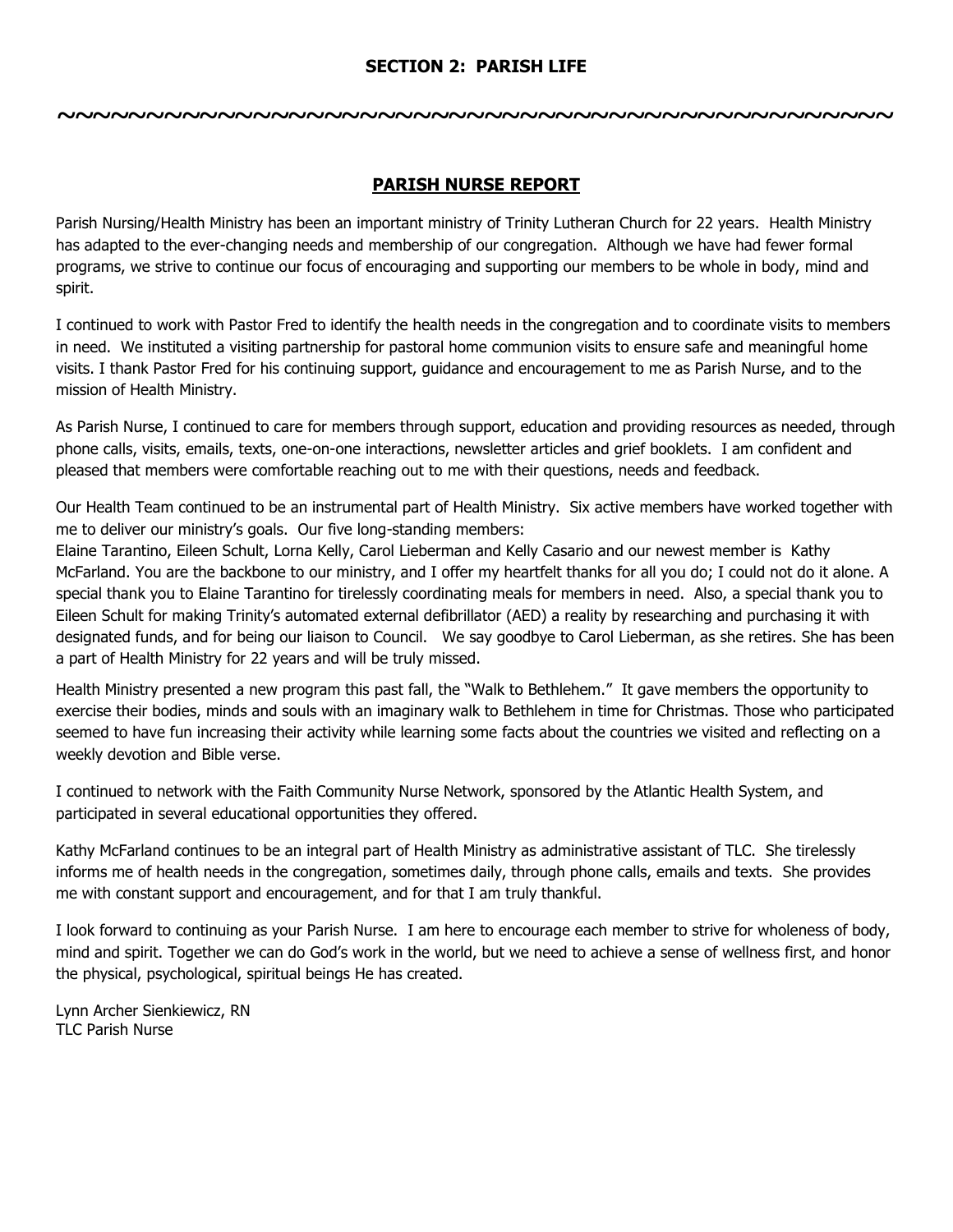## **PARISH NURSE HEALTH MINISTRY STATISTICS**

90 Blood Pressures taken on Sunday mornings (nurses usually available after each service)

- 9 January 8 July
- 6 February 10 August
- 0 March 11 September
- 6 April 5 October
- 9 May 8 November
- 9 June 9 December

April 18: Prepared and led Health Team meeting.

April 29, May 6, 13, 20: Prepared and set up information in Christian Learning Center for Mental Health Awareness.

May 8: Supervised combined Blood Drive at Saint John's Episcopal Church with nine units collected.

- May 6: Organized and coordinated distribution of File of Life, after both services.
- May 19: Attended Humanistic Symposium at Overlook Hospital "Arts, Mindfulness and Empathy in Medicine"
- July 22: Prepared and led Health Team meeting.
- August 12: Attended and participated in education and self-care retreat, "Healing for the Healer," sponsored by Atlantic Health at College of Saint Elizabeth.
- September 23: Kickoff for 10-week Walk to Bethlehem program.

October: Automated External Defibrillator (AED) installed on wall by elevator

December 2: Wrapped up Walk to Bethlehem program. Well received by parishioners who chose to participate.

Spoke with parishioners on Sunday mornings and during the week to discuss health needs and to provide support and resources.

Communicated with Pastor Fred to assess health care needs of congregation and coordinate visits.

Communicated with Kathy McFarland regarding health needs in congregation.

Communicated with parishioners regarding health needs of selves and family members.

Communicated and prayed with members pre-op and post-op as needed.

Provided guidance and resources to members as needed.

Coordinated with Father Rod to sponsor Blood Drive at Saint John's Episcopal.

Wrote newsletter articles.

Health Team members wrote newsletter articles on monthly health topics.

Organized and assisted with blood pressure screenings on Sunday mornings once a month.

Covered health care needs of congregation when Pastor Fred was out of town.

Visited parishioners in hospitals, rehabs or home.

Worked with Elaine Tarantino to coordinate meals for TLC families in need.

Set up transportation for TLC members in need, when needed.

Wrote and sent eight grief booklets as needed and per schedule.

Made contacts with community agencies for resources and services.

Worked with Health Ministry team to provide care and resources to members.

Eileen Schult researched, purchased and coordinated installation of new AED machine.

Worked extensively on Walk to Bethlehem program from September 23–December 2.

Implemented new visiting partnership for pastoral in-home communion visits.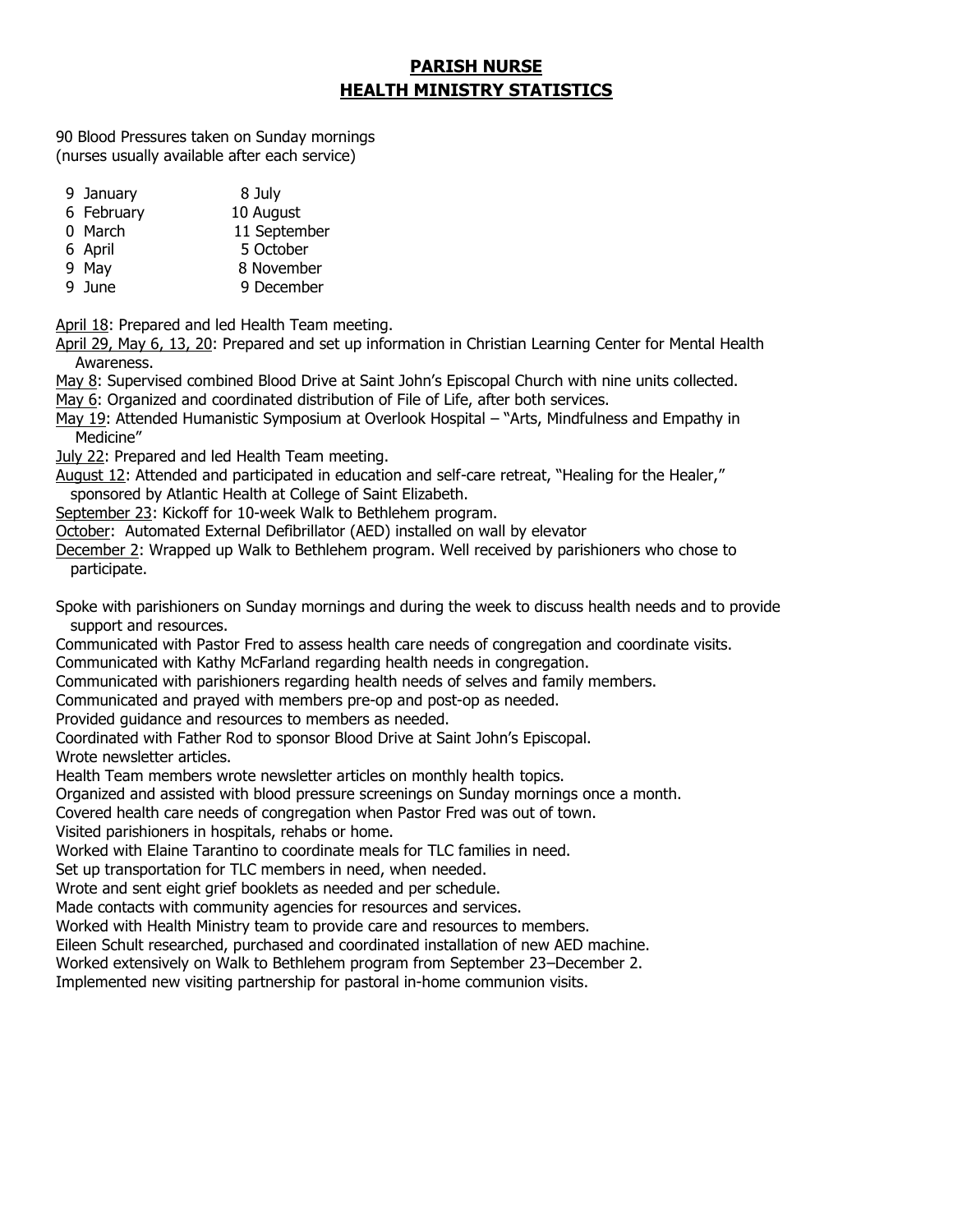## **WORSHIP AND MUSIC**

The Worship and Music Committee and pastor plan worship services throughout the year. There are myriad of items that fall under the auspices of this committee, including the following: service order; confessions and prayers (including the new form of the prayer list); seasonal litanies and liturgies; special worship services (Energizer Sunday, Reformation Sunday, Advent/Christmas services, Lenten/Easter services, etc.); worship assistants (such as acolytes, altar guild members, greeters, lectors, and ushers) and their vestments; altar paraments and banners; the maintenance of musical instruments (organ, pianos, hand bells); hymn selection; oversight of the choirs; special music; worship times; Merry Heart worship services; and the submission of applicable budget information to Council.

Interest continued in or returned to participation in the Cross Walk; worship with St. John's Episcopal Church members on Ash Wednesday; a 'Blue Christmas' service during Advent; learning of new or less- familiar hymns via "hymn of the month" during the summer services; periodic invitation to liturgical dancers to enhance worship services; and a request for continuing feedback from the congregation to this committee.

Some innovative ideas were rolled out this year, with some practices renovated: expanding lay leadership through recruiting assistant ministers, returning to glass (self-service to free acolytes to distribute grape juice) as opposed to plastic for Communion in an effort to be more eco-friendly and economical (as well as democratically choosing a more palatable wine), emphasizing generosity with special offertory prayers and pastoral "thank yous"; one service at 9:15 on Sundays with a second service 'Dinner Church' on Wednesdays at a restaurant during the summer months; establishing quiet time in the sanctuary by requesting that the ushers close the doors 15 minutes before the start of the service; revising/enhancing the website (including videos of choir anthems); establishing a guest musician fund; long-term planning with the Council and other committees; and reemphasizing bulletin recycling. Also, an important new subcommittee, called "The Liturgical Images Arts Team," has been formed and expanded from the previous Sanctuary Decorating Committee. Volunteers have included Donna Johnson, Katie Serbeck, George Seidel, Judy Miller, and others.

Kevin Seidel led the team during 2018. After a year-long sabbatical, Sheri Sauer has returned to co-chair this committee with Judy Miller for 2019. The members of the committee are Jessie Andrews, Rev. Fred Becker, David Bernauer, Judy Miller, Julie Sauder, Kevin Seidel, Sandy Sheridan, Lynn Sienkiewicz, and Barbara Terreri.

## **CHANCEL CHOIR**

The Chancel Choir sings on certain Sundays and special holidays during the church year. We rehearse on Thursday evenings from 7 to 9 p.m. We begin the year on Energizer Sunday and end during June. Kevin Seidel is our director, and Julie Sauder is our piano/organ accompanist; (Sandy Sheridan substitutes for both.) The musical selections coordinate with the particular Sunday or season of the church year, and utilize various musical styles.

We do not sing every Sunday, but periodically sing at either or both the 8:00 and 10:30 services.

In the spring of 2018, we sang on five "regular" Sundays, a special "congregational meeting" Sunday, Ash Wednesday, Palm Sunday, Maundy Thursday, Good Friday, Saturday Easter Vigil and Easter Sunday. In the fall, we sang on three "regular" Sundays: Energizer Sunday, the 501st Celebration of The Reformation (Sunday), All Saints Sunday, the Annual Meeting Sunday (Lessons and Carols), one Sunday during Advent, Christmas Eve, and during a choir member's memorial service.

During the year, guests' offerings featured flutes, clarinet, saxophone, harp, violin, cello, brass quintets, a women's anthem, a vocal trio (Roxbury High School students) with choir, bells/piano/congregation on a hymn for Reformation, a version of The Lord's Prayer called "Our Father" on Good Friday, and a jazz version of "Solemn Reproaches of the Cross" with Jessica Harrison, soprano. The choir periodically was joined by many Roxbury High School students, a retired teacher and "Sweet Adeline" singer-friend, and several Harmonium Choral Society friends. We also have had two new members in the men's sections,

Jim and Gordon.

We invite all to our small group fellowship to share the Gospel and inspire our worship!

Sandra Sheridan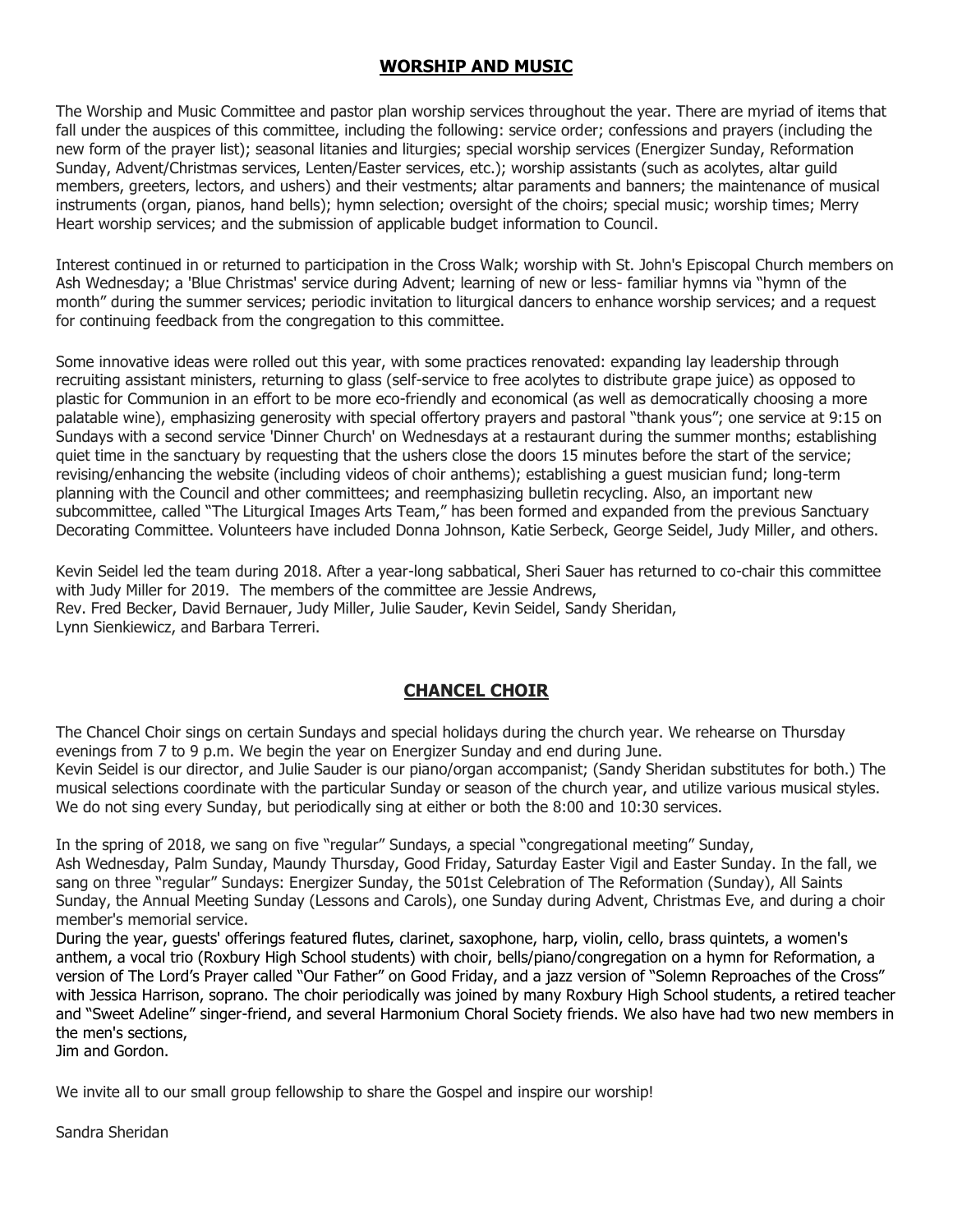## **ALTAR GUILD**

Once again, we have had another exciting year, with only a few changes. The first change occurred July 8 when we decided to change the type of wine used for communion. We switched to a port wine and for three Sundays in July we to sampled three different brands. After the church service on July 22 the congregation participated in a wine tasting then voted; the overwhelming favorite was Taylor Port, which we have been using ever since.

The next change came around September: the return to using glass cups for communion. Previously we had been using disposable cups until it was determined they were not bio-degradable, so to protect the environment and save a little money, the glass cups.

Also in September changed the distribution of communion. The communion trays now sit on the credence table in the front of the church. Each communicant takes a cup before approaching the rail, and after they have communed they deposit used cup in the baskets located on the side aisles. By doing this it allows the acolyte to pour the grape juice to those communicants requesting juice instead of wine and the Assisting Minister pours the wine. This procedure seems to be working out very well.

During this past, year five members of our Committee had to resign for one reason or another. I would like to thank Nancy Boersema, Joan and Ralph Frick and Nancy and Skip Kazaba for their faithful service to this committee. I would also like to welcome Jill Ryan, our newest member. We look forward to having you join us in 2019. We have also added two alternate members who have agreed to help out when necessary: Jane Chrashewsky and Kathy McFarland. We still need volunteers, so if you think you would enjoy doing this, please contact me.

As part of the Altar Guild, we have four members who faithfully launder the linens. They are Lorraine Bollmann, Kathy McFarland, Lynn Sienkiewicz and Barbara Terreri.

Once again, I would like to thank the dedicated members who volunteer and commit their time to this very important ministry: Ashley Kindberg, Susanne Jackson, Judy Miller, Eileen Schult, Sharon Matschke, Carol Schwarz, Janet Bruno, Ron Knowle, Lauren Cook, Nadine Cain, Sue Dean, Barbara Terreri, Kelly Casario, Donna Johnson, Sherri Jansen, Maira Rogers, Diane Eberly, Kim and Bruce Kleindienst, Beverly Dominkowitz, Melanie Edwards, Sandra Dean, Ann Gallagher, Angela Gehring, Jill Ryan and Sheri Sauer, and to our alternate members Jane Chrashewsky and Kathy McFarland. I'd also like to thank Lorraine Bollmann, Lynn Sienkiewicz and Kathy McFarland for their work in keeping the linens clean and pressed.

Barbara Terreri

## **BELL CHOIR**

2018 was a bit of a turbulent year for the Bell Choir. Members of the choir faced tragedy and loss, and we struggled a bit to keep to a schedule, but made significant progress in our musical ability as a group. We also were blessed to have the bells refurbished, and they sound even more beautiful than before.

Even in the face of difficulty, the Bell Choir pulled together to perform what felt was our best and most difficult piece yet on Christmas Eve. I'm immensely proud of how hard everyone worked and I can't wait to see what we can accomplish this next year!

Jeff Miller Bell Choir Director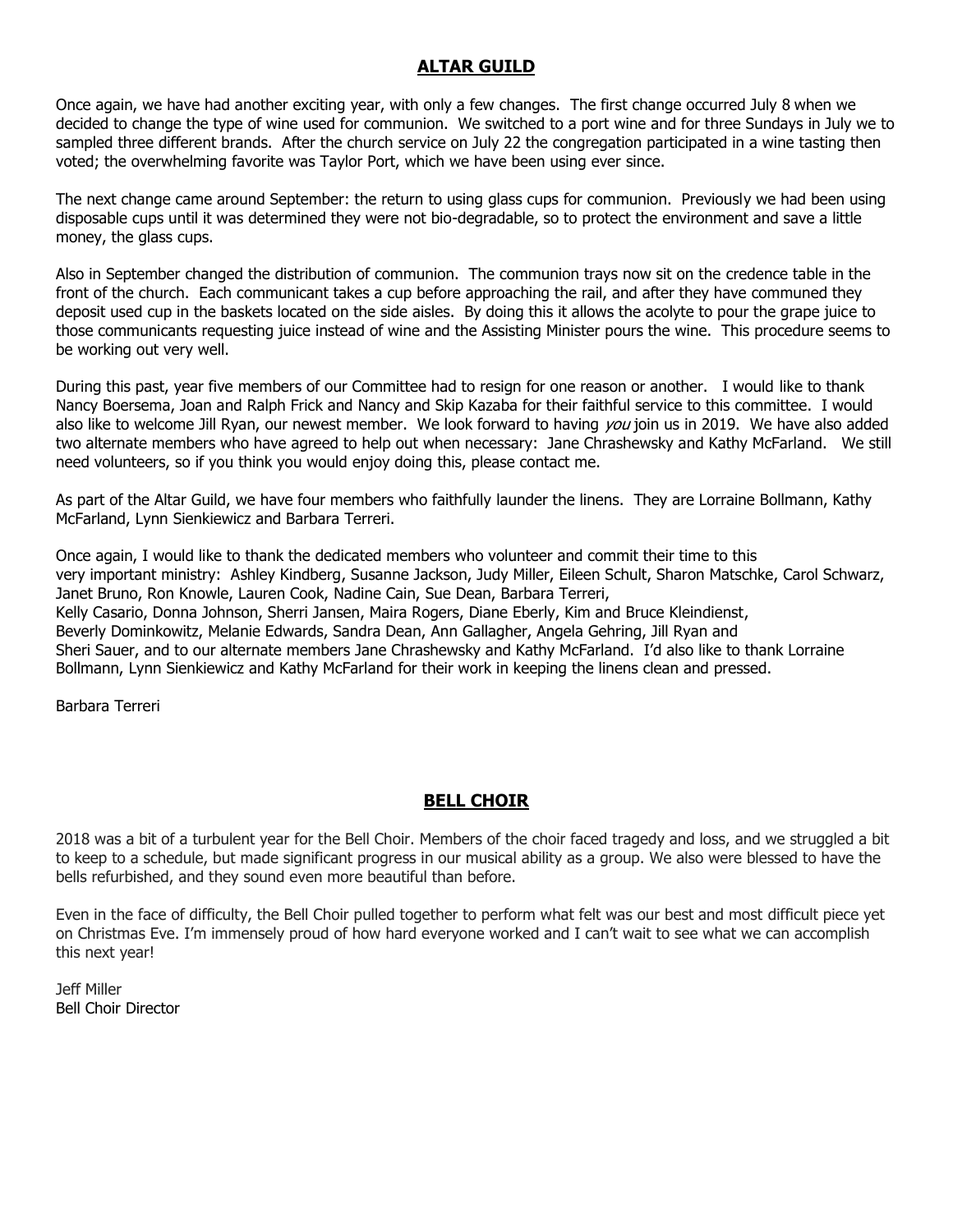## **EDUCATIONAL MINISTRY**

Members: Lynda Pullis, Sandra Dean, Neil Holtzman, Katie Serbeck, Jane Chrashewsky, Brieanne Richards, and Pastor Fred

## Faith Formation for Children, Youth, Families, and Friends – January through June 2018

Coordinator: Lynda Pullis

## Theme: This Changes Everything**.**

We offered multiple opportunities for children, youth, families, and friends of all ages to gather for a variety of faith-based conversations and learning activities.

- Family Faith Formation, first Sunday of the month, 9:15-10:00 a.m. Children age 3 through Grade 2 and parents or significant adult
- Senior Youth Faith Formation, second Sunday of the month, 11:45–1:00 p.m. Youth in grades 7-12 gathered for lunch, games, conversation, and opportunities to grow in faith growth as we continued to relate with one another and with God! Youth attending the 2018 Youth Gathering were expected to participate each month.
- Junior Youth Faith Formation, third Sunday of the month, 9:15-10:15 a.m. 3<sup>rd</sup> through 6<sup>th</sup> grade students (parents were welcome) engaged more deeply with various Bible stories through games, activities, and thoughtful conversation.
- Hangin' with the Rev, third Sunday of the month, 9:30-10:15 a.m. High school youth (Grades 9-12) joined Pastor Fred on Sunday morning.
- First Thursday Faith Formation for All Ages, first Thursday of the month, 6:00–7:30 p.m. Everyone was invited to join us for dinner, conversation, and active, engaging faith experiences.

#### Faith Formation for Children, Youth, Families, and Friends – October 2018

## Coordinator: Lynda Pullis

- Lunch and Learn: For all youth in Grades 6–12 Second Sunday of each month 11:45 a.m.–1:15 p.m.
- Crosst Generational Engagement for all Ages: connecting children, youth, and adults with each other and with God! Sunday mornings at 9:15 a.m. throughout the church year. We discontinued the Sunday morning Cross Generational Engagement as of December 2018 (no participants)

#### Curriculum:

Vibrant Faith Ministries Intergenerational Faith Formation

The P.R.A.Y. Program:

- God and Church–for youth in grades 6-8
- God and Life–for youth in grades 9-12

Confirmation – Pastor Fred – Classes held for Michael Lubrecht and Amy Cook.

## Senior High Youth – Katie Serbeck and Brieanne Richards – Youth Gathering

2018 ELCA Youth Gathering – Houston, Texas

The journey to Houston didn't start for our group on June 26. It took years of planning and fundraising to get to that day. Some of the fundraisers were Carol Crazy (like March Madness), a Bake Auction, shirt sales, Yankee Candles, etc. We were even able to send about \$2,000 worth of books to Houston for the Blast Off for Books! It is the congregation that helped make our trip possible and we thank you!

On June 26, we left Newark for Houston with two Gathering pros and seven newbies. We picked up two rental vehicles and were on our way to the JW Marriott Galleria, our home away from home. That night we would go to an Astros vs. Blue jay's baseball game! Wednesday, we went to Space Center Houston before we would take our first shuttle ride to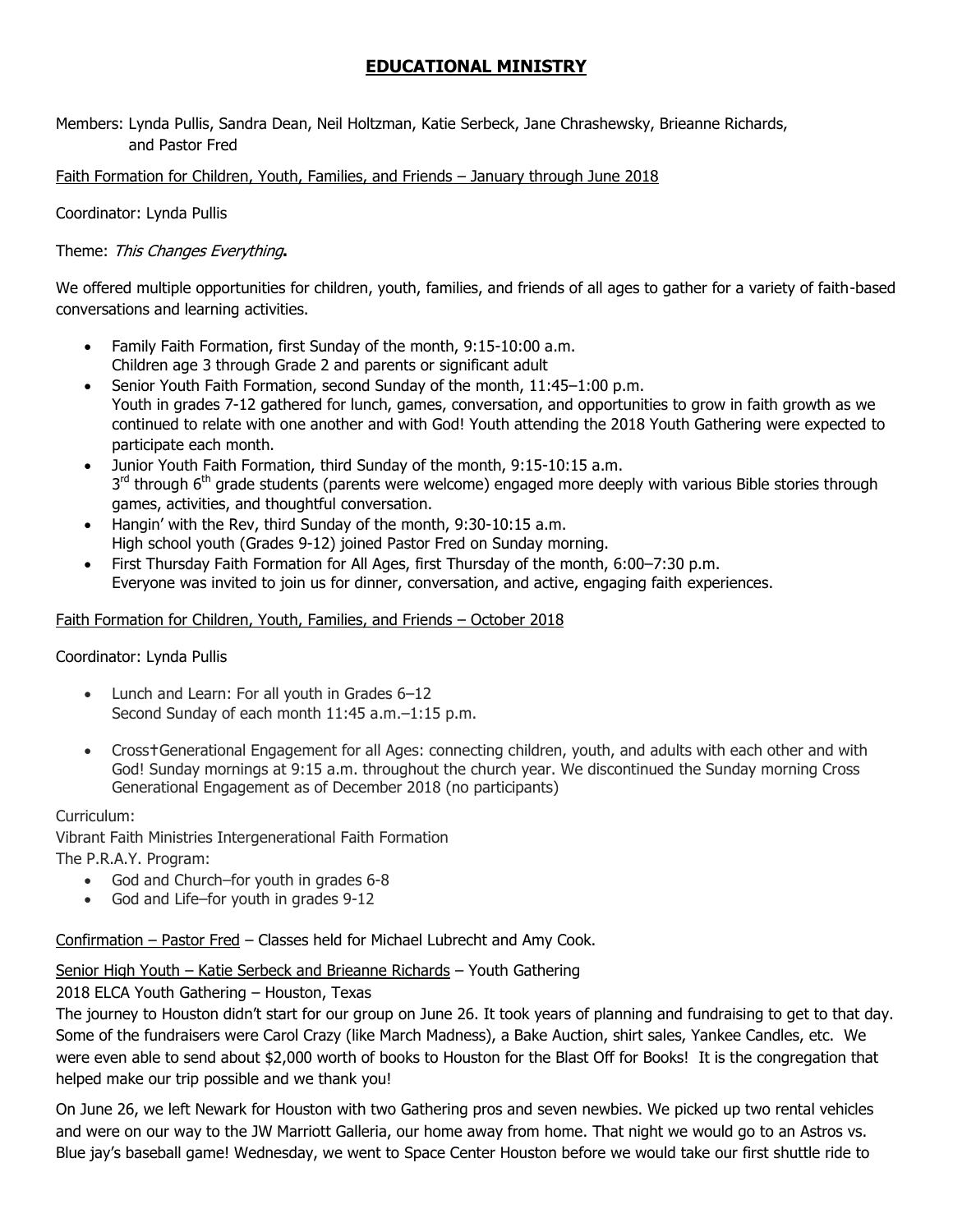our nightly gatherings at NRG Stadium to listen to wonderful speakers and great music. Thursday, we had our interactive learning day where we spent time in the convention center visiting different kiosks. We enjoyed learning how people with disabilities see the church, playing games, and visiting the Lutheran Colleges. Friday, we had our Synod day where we made new friends from N.J., did a lot of singing and worshipped. Saturday was our service learning day. We spent our time with refugee children who were attending camp (PAIR) and received a bicycle at the end. Sunday, we attended closing worship. On July 2, we returned exhausted but filled with the idea that God's grace, love and hope changes everything for us through the life, death and resurrection of Jesus.

"We don't have to wait until we're all grown up to make an impact. We can be hope for the church and for all people. They need us." – Rebekah Bruesehoff

W/ELCA Bible Study met through 2018 with the last meeting in December. The group has disbanded and no longer will be meeting.

## **ADULT EDUCATION**

The Adult Education team carried out an interesting and very informative program in Adult Forum this year. We began with a five-week series called Five Gifts of Discipleship, led by Pastor Fred. This helped us to examine our gifts and the ways in which we could use them as disciples.

In October, we held a special luncheon in recognition of Reformation Day. At the program, we showed the film Luther. The program was very well attended and enjoyed by all. (The great food and the beer surely contributed to the festivities.)

In November, Sandy Dean led Forum on the topic of Forensic Faith, a series created by a former police officer who uses police detective methods to prove the case for Jesus.

In December, in preparation for Christmas, Donna Johnson led Forum through a series called Who Needs Christmas? Our materials led us to look at the reasons for Christmas with fresh eyes and new insights.

Please consider joining us in 2019! We'll be returning to Forensic Faith, conducting a series based on The Shack, presenting a program on transgender people, and using a Max Lucado study on anxiety and another on prayer.

We are planning a congregational retreat in the spring. Stay tuned for details.

Neil Holtzman

## **CONFIRMATION**

On May 20, 2018 Michael Lubrecht and Amy Cook affirmed their baptism and faith through the Rite of Confirmation.

The four-year process of instruction involves a set of requirements: retreats, classes, sermon notes, service and work hours, and a project. The basic foundations of our beliefs are covered in class: The Creeds, The Lord's Prayer, Ten Commandments, the Liturgical year, Bible study, ethical decision-making, and how to live a Christ-based lifestyle.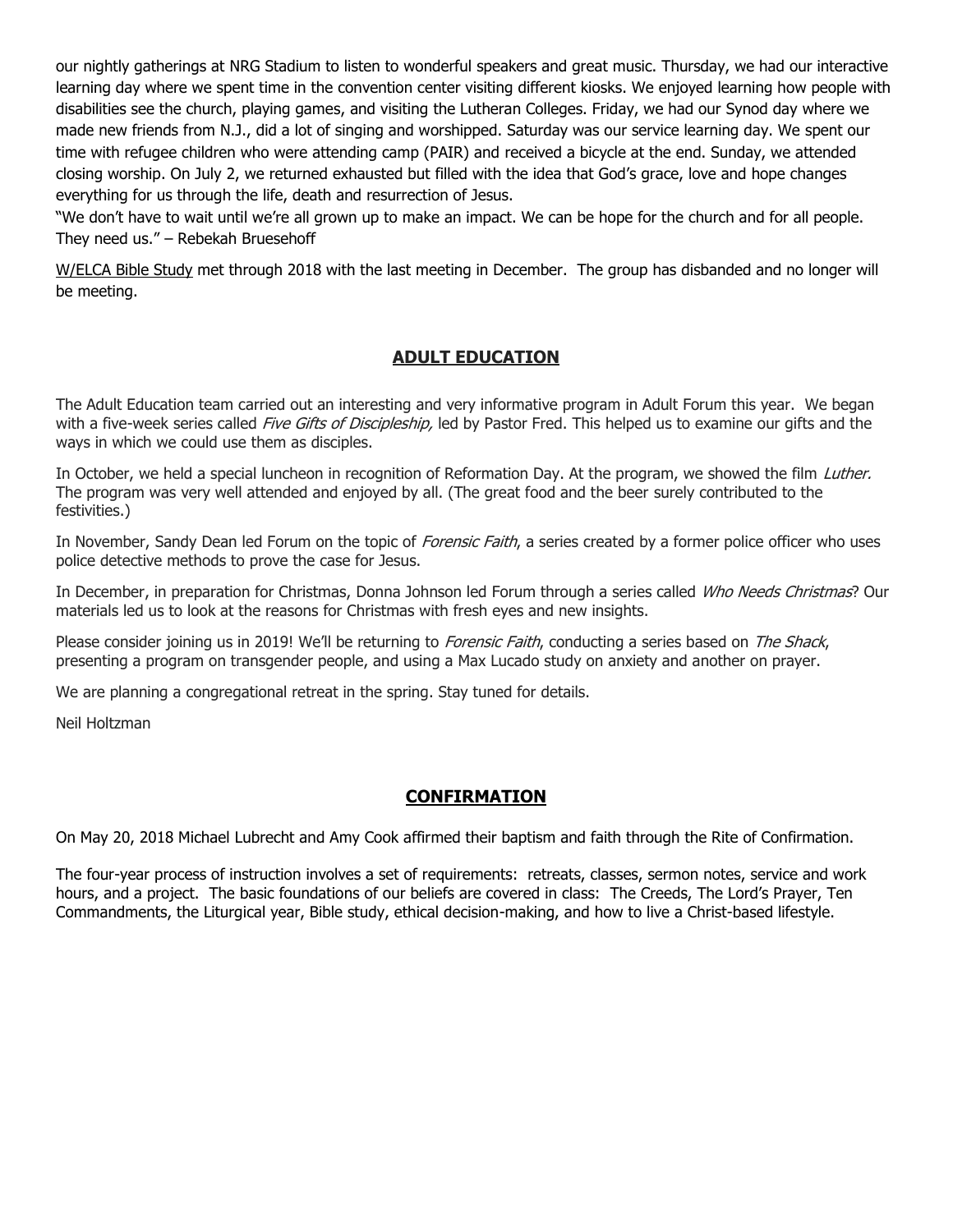## **CRADLE ROLL**

The Cradle Roll is a ministry to parents of children from birth to three years of age. During these first three years, letters are sent quarterly to the parents, giving information from a Christian perspective about the physical and social development of the child, and listing games and other activities for the child.

At the end of 2018, one child was on the Cradle Roll, a very helpful ministry to the parents that enables them to begin Christian education at home, even before the child starts Sunday Church School. It is the first step in the ongoing Christian education that continues throughout life.

Kathy McFarland

## **MISSION INTERPRETERS**

The goal of the mission interpreters continues is to serve as an informational bridge connecting TLC with the ministries and mission of the ELCA. This is done by telling stories of God's amazing grace that are evident throughout the world. These stories are found in the monthly TLC Newsletter. Our year began a continuation of the aid to the hurricane victims of the three devastating storms suffered by the Caribbean and our southern states. In April, we provided factual information concerning children of the world and the number of them that live in poverty. Summer focused on how single and widowed women in Tanzania learned how to support themselves and their families with craft businesses. In the fall, the California wildfires and the aid needed by many who lost their homes were the huge headline. Later in the fall, Trinity initiated the Bishop's cow challenge for world hunger. At the end of the year, we reviewed Trinity's part in changing the world locally, communally and globally. May we pray that God continues all of these endeavors, using our hands in the world *and* may we do so with joy and enthusiasm.

Sandra Dean Mission Interpreter

# **GARDEN OF READIN'**

The Garden of Readin' meets on the second Wednesday of each month at 7 p.m. and enjoys a spirited discussion of the month's book. The group's reading selections continue to be varied, and anyone can recommend a book. All TLC members and their friends are welcome. Thank you to Carol Schwarz for e-mailing our past and present members on the upcoming book selections and the meeting schedule.

2018 Attendees: Jane Chrashewsky, Linda Gallup, June Gordon, Carol Johnson, Donna Johnson, Kathy McFarland, Lynda Pullis, Carol Schwarz, Katie Serbeck, Elaine Tarantino, and Norma Teabo.

2018 Book List: A Redbird Christmas by Fanny Flagg, The Glass Kitchen by Linda Frances Lee, The Still Life by Louise Penny, Two by Two by Nicholas Spark, The Harbinger by Jonathan Cahn, And Then There Was Me by Sadaqa Johnson, Little Fires by Celeste Ng, Before We Were Yours by Lisa Wingate, Lamb: The Gospel According to Biff by Christopher Moore, A Home for Unwanted Girls by Joanne Goodman, The Letter by Kathryn Hughes and The Cemetery Keeper's Wife by Maryann McFadden.

Special Event: In December we had our first "Meet the Author" and book signing. Maryann McFadden joined us for a discussion of her book The Cemetery Keeper's Wife. She shared insight into her research for the novel based on the murder of Tillie Smith, a maid at Centenary College in Hackettstown in 1903. It was great how she wove the past and present together to solve the murder. (Remember, it is a novel.)

Jane Chrashewsky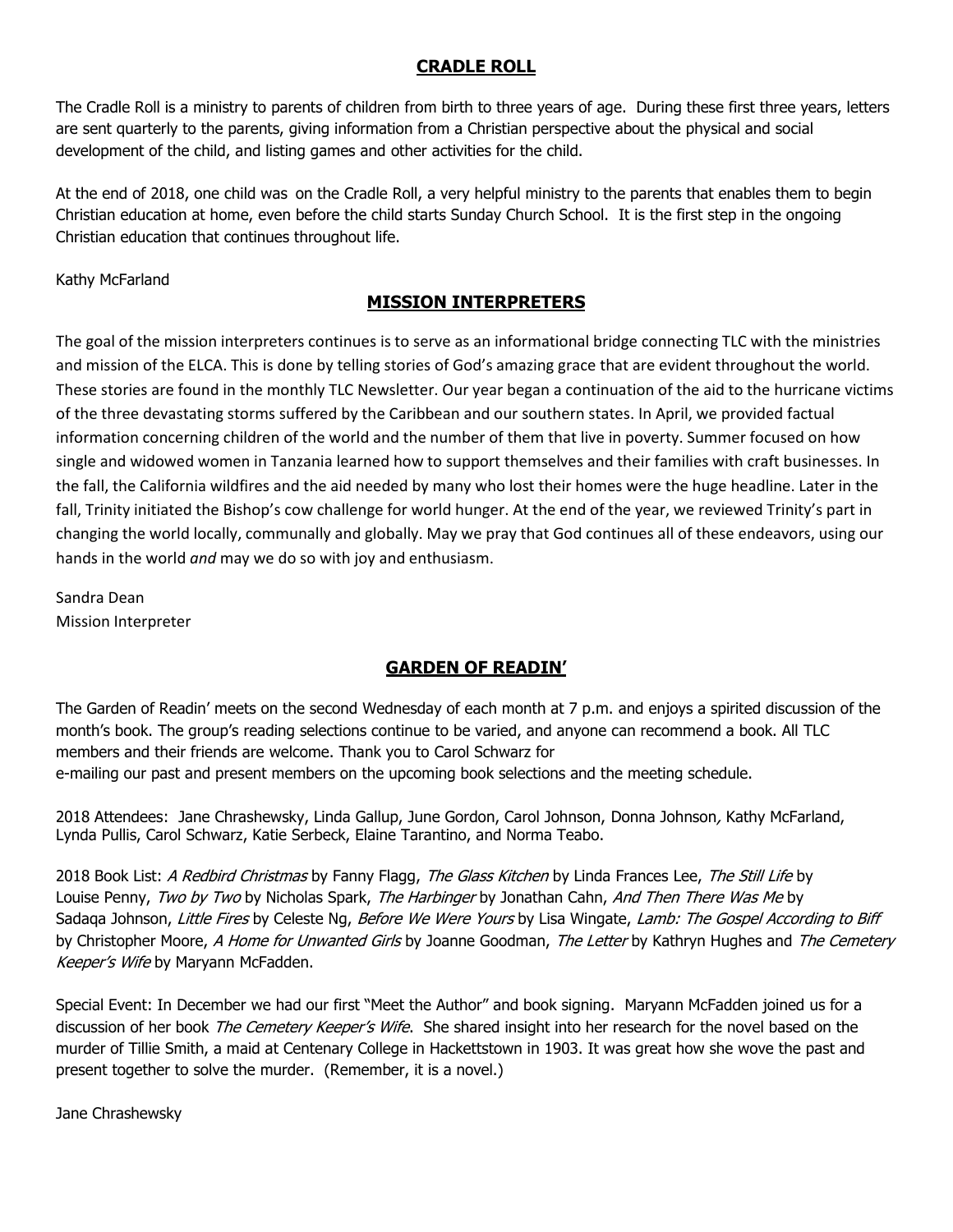## **WOMEN OF THE ELCA**

In February we packed Valentine boxes for Trinity's college students living at college. Individually wrapped snacks, drinks and food items were collected two weeks prior to packing. This year, 22 boxes were shipped. Action Team t-shirts were included in each box. A grant of \$250 from the Thrivent Action Team program paid for the postage.

In October we collected home-baked cookies from 12 of TLC's bakers, many of whom baked several batches of cookies. Seven self-controlled packers carefully bagged and packed all the wonderful cookies. Fifteen boxes were packed and delivered to the post office by two helpers. A \$250 grant from Thrivent Action Team paid for the shipping. Each student received a Thrivent Action Team T-shirt.

W/ELCA has one circle meeting once a month from September to June. The Women at the Well circle meets the first Tuesday in the month. This year they used the study "You're Already Amazing: Embracing who you are becoming and all God created you to be"

This year the W/ELCA Christmas tree project was for the benefit of TLC's hygiene closet. The money collected will purchase socks for the closet. There were five greetings on the tree and \$115 was donated. Because of the declining interest, this project is being retired this year.

Jane Chrashewsky

## **CONGREGATIONAL CARE MINISTRY**

This year saw the creation of a new ministry that combined several other ministries already functioning in the church, as well as a few new ones. These ministries were refocused and reformulated to better serve the congregation and the needs that may arise in their spiritual and physical care.

These newly organized ministries include the prayer chain, the meal ministry, a card ministry, a visitation ministry, a ride ministry, and a home communion ministry. These ministries are overseen by a few dedicated members, while many members participate in helping and supporting fellow TLC members. We continue to grow and evolve and find better ways of meeting the needs of our members.

Kim Kleindienst, Sandie Knowle, Lynn Sienkiewicz – Coordinators

## **FELLOWSHIP COMMITTEE**

The Fellowship Committee is chaired by Cliff Rollins. This committee organizes fun multi-generational activities both at church and outside of church. Some of the activities this year were bowling, game night, Easter breakfast, and an ice cream social. This committee is also instrumental in organizing Energizer Sunday. Thanks, Cliff, for all you do.

Maira Rogers Council Liaison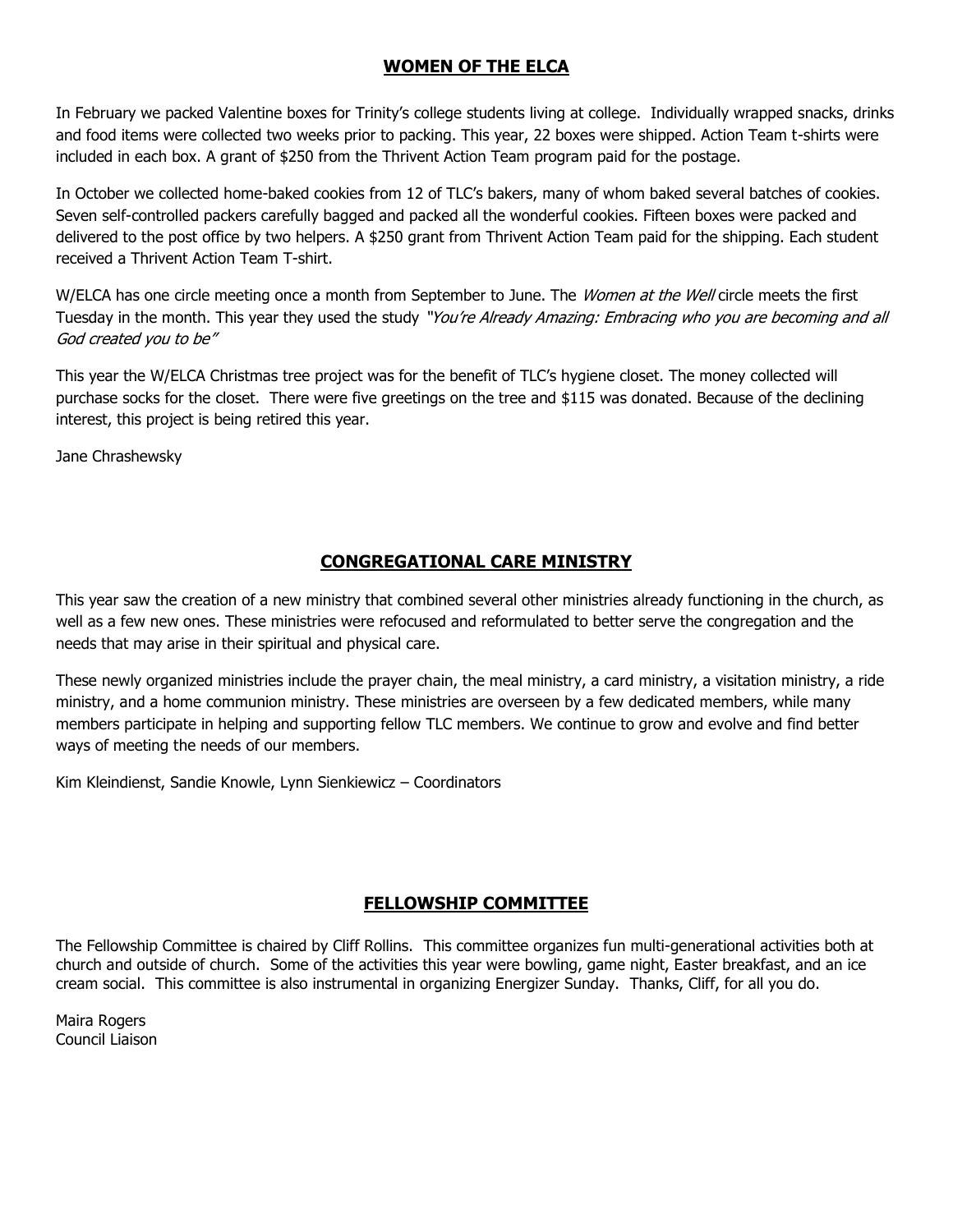## **SECTION 3: COMMUNITY REPORTS**

**~~~~~~~~~~~~~~~~~~~~~~~~~~~~~~~~~~~~~~~~~~~~~~~**

## **LIVING FOR GIVING (L4G)**

2018 was a great year in our congregation! We had many toys left over from Christmas which were donated to the Jersey Battered Women's Service. The year started out by collecting nonperishable items for "Souperbowl Sunday" for our food pantry. We collected over 450 cans! This year we decided to let go of "Love Sunday" to focus on other projects. We used our collection banks for our Lenten project this year, Vision Loss Alliance of Denville, we collected \$88. For Mother's Day, we collected \$905 for CWS blankets. In June, for Father's Day, we collected for Habitat for Humanity and donated a little over \$400. Over the summer we collected school supplies for East Dover Elementary School. In September, we participated in "God's Work. Our Hands," as usual. As with previous years, we did various activities: sort, count and pack school supplies; set up and clean up for our Energizer Sunday picnic; bake cookies; prepare a meal for Faith Kitchen; write out "thank you" cards; made scarves, etc. We completed the Time and Talent Sheets online this year and had a wonderful response. We took part in the Bishop's Challenge and have collected four cows so far because of generous donations and a baked goods auction. For Advent we collected for Dover Day Care who was very appreciative.

It is with the help of generous congregation members and Thrivent Action Teams that we are able to do so much! Thank you, as always, for your dedication to making the world around us a better place by giving of your time and your talents! Here is to an excellent 2019 to come!

Blessings, Katie Serbeck L4G Chairperson

## **GENEROSITY TEAM**

In 2018, the Stewardship Team was officially rebranded as the "Generosity Team." Its members of this team include Pastor Fred, Kevin Seidel, Joe and Susanne Jackson, Nadine Cain and Sharon Matschke.

In the spring of 2018, Trinity was selected by the Bishop of the New Jersey Synod to attend a three-day workshop called "Creating Congregational Cultures of Generosity." The program was funded by a grant from the Lilly Foundation out of the Midwest to help congregations build upon already-existing strong stewardship foundations. The workshop helped to focus the group on the changing religious and giving landscape in our society, and how best we can be proactive in this new environment.

The team used the education from these workshops to create a fall Generosity Campaign. The program called, "Growing in Generosity; Rooted in Faith" highlighted how our call to discipleship includes a call to be generous. Generosity has many facets, and during the five-week campaign, we discussed each of these facets, and how to live a more generous life.

The team also piloted a new online giving program promoted by the ELCA called Tithely, created pew cards that those who give online can place in the offering plate and added a prayer during worship to help focus on the liturgical rite of the offering.

And finally, the team presented the congregational spending plan at the annual meeting as a "narrative budget." This included rebranding our spending plan as a "mission plan."

Kevin Seidel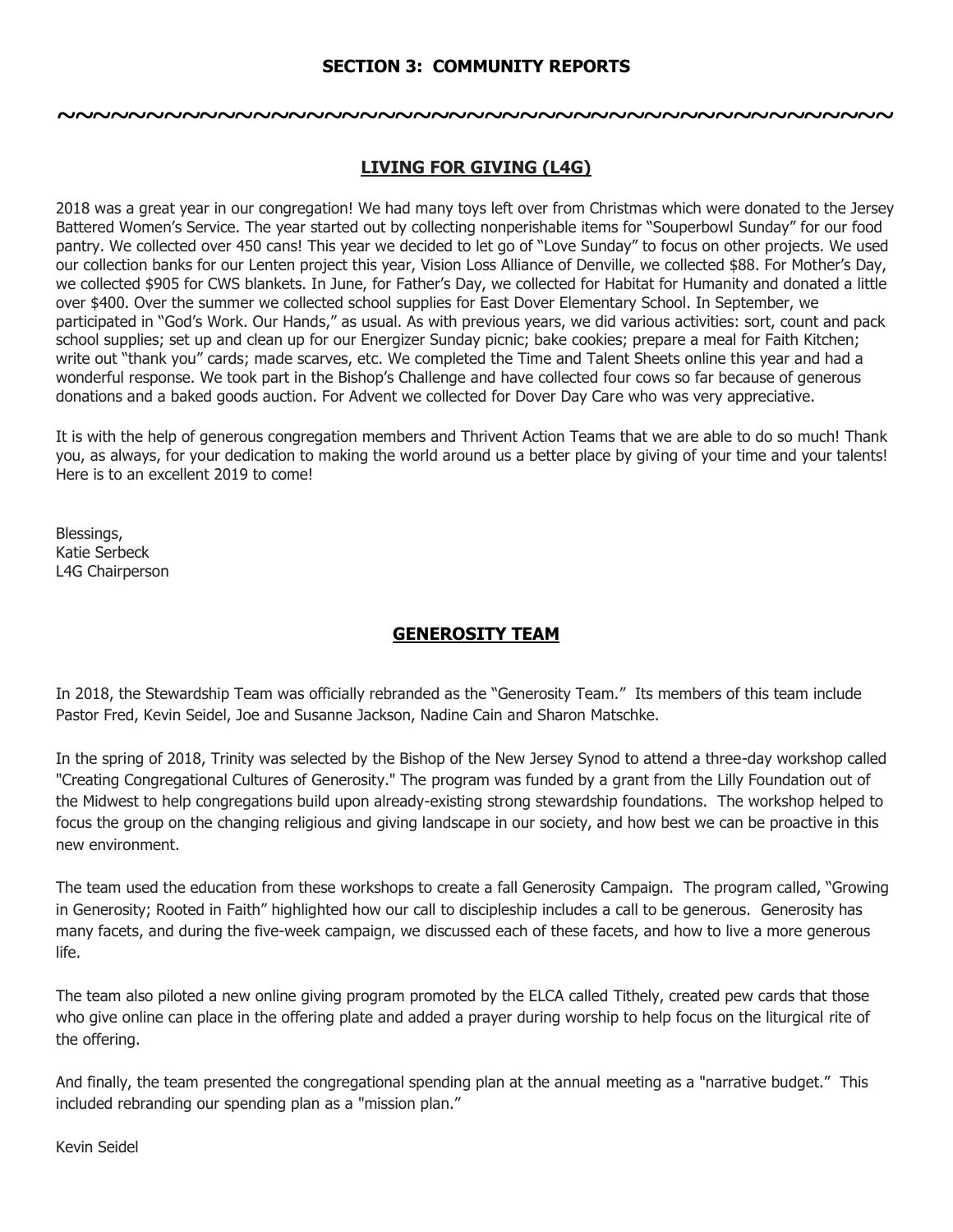## **DISASTER RESPONSE**

This year we were involved in many ways, as always. We collected donations to help victims of the hurricanes that struck the U.S. and Puerto Rico.

On the home front, with the guidance of Pastor Fred, we became involved with helping victims of the Dover fire. The Walking Brothers held a coffee concert to raise funds for those affected by the fire. We also adopted a family and helped them get settled in a new apartment with houseware items and cleaning supplies. Some of our members helped the family move.

Trinity can always be counted on when the need arises. Thanks to Thrivent we used Action Teams to accomplish this.

Russ Johnson and Don Ballard Disaster Response Chairpersons

## **ENERGIZER SUNDAY**

In the 1½ hours following our Energizer Sunday Service, 32 Trinity members became God's hands, working for our members, our community, and our physical church, giving more than 45 man-hours of service.

Following is a brief summary:

**Hedden Park–**The park was to be the site of our picnic, but with the miserable weather forecast and quick thinking from Cliff Rollins and L4G team, the picnic was relocated to the PLC. A robo call went out from Pastor Fred, so everyone would know of the change. The picnic was highly successful and enjoyed by all who attended.

**Cleaning walls –** The wall along the stairs to PLC was marked and dirty. Volunteers used Magic Erasers and lots of elbow grease to clean, not only the wall, but other walls and doors in Trinity.

**Card writing** – Room 101 was the scene of volunteers writing thank you, get well, and thinking of you cards. More than 25 cards were written. Some were delivered with Kind bars, some with cookies baked in the TLC kitchen. Others were sent out in the mail.

**Faith Kitchen Meal –** In the PLC, ham, salami, and cheese made the fixin's for 96 sandwiches to be served the following Tuesday at the TLC Faith Kitchen along with bags of chips and macaroni salad.

**Cookie Baking –** About 200 chocolate chip cookies were baked. Three batches were plated, wrapped in beautiful cellophane covered platters, and delivered to the police and fire headquarters in Dover and to the Senior building for their coffee klatch. Others were packed in containers and delivered to shut-ins or were shared with families who picked up a food bag at the food pantry.

**Fleece scarves –** Twenty-six scarves were cut and fringed. They will be given out to any one in need. If we have an overabundance of winter accessories, we will share them with other New Jersey congregations who support the needy. Not all the fleece was used, and a work session will be planned for an upcoming Sunday after the 10:30 service.

**Sunday School Materials –** These were evaluated, organized and boxed in one of the Sunday School rooms, which was then cleaned.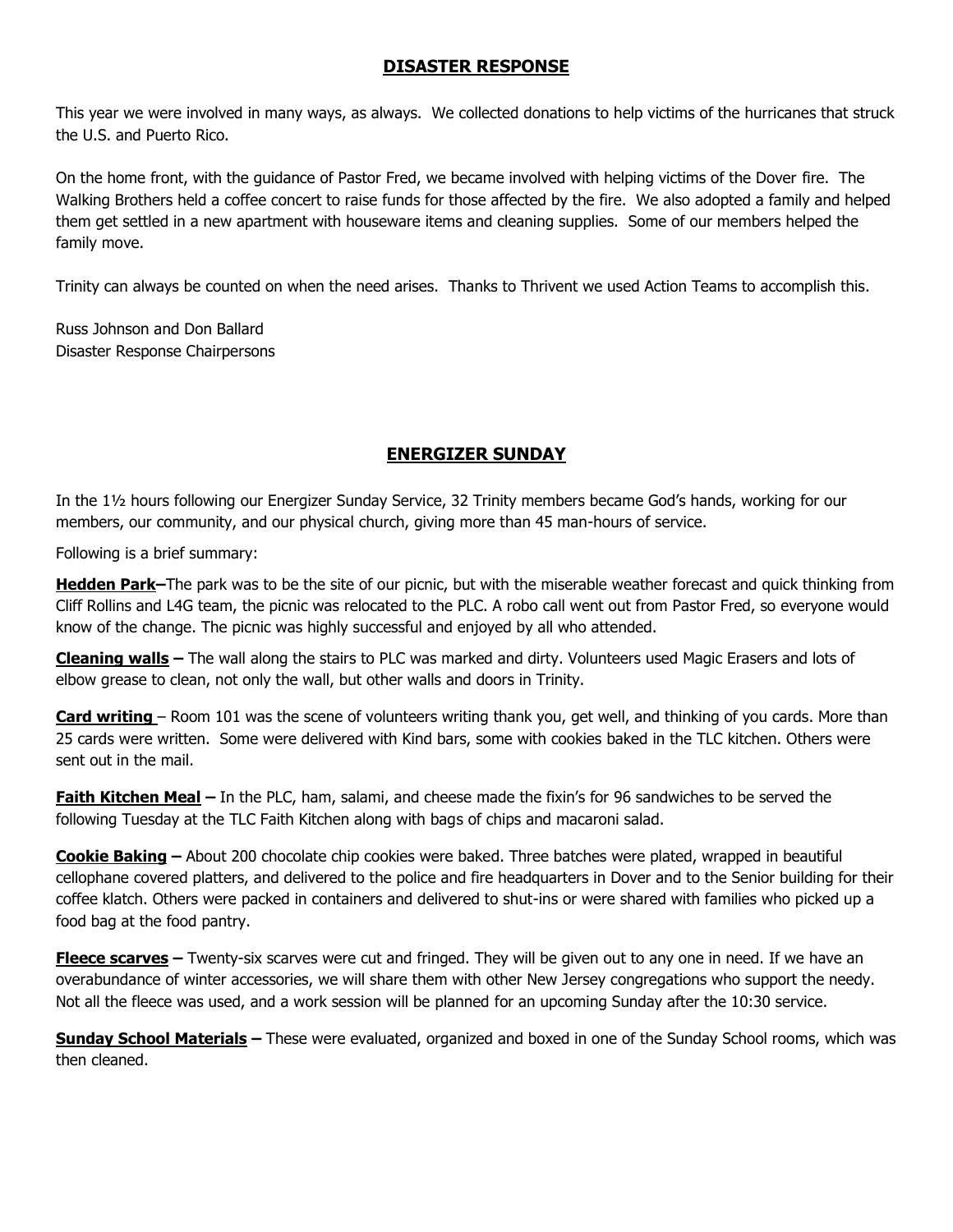**Counting and Boxing of School Supplies –** School supplies were sorted, counted, and boxed then delivered to East Dover Elementary School the following Wednesday.

| Notebooks-396           |
|-------------------------|
| Paper-57 packs          |
| Pencils-1300            |
| Pens-570                |
| Post It Notes-144 packs |
| Rulers-88               |
| Scissors-28             |
| Sharpies-42             |
| Small storage bins-4    |
| Stickers-1 package      |
|                         |

There were also 17 backpacks filled with school supplies and one teacher desk file sent to the school. These tallies are posted on the long poster on the door to the library. Take a look.

Recording the moments - A roving photographer took some 80 pictures during all of the activities at Trinity.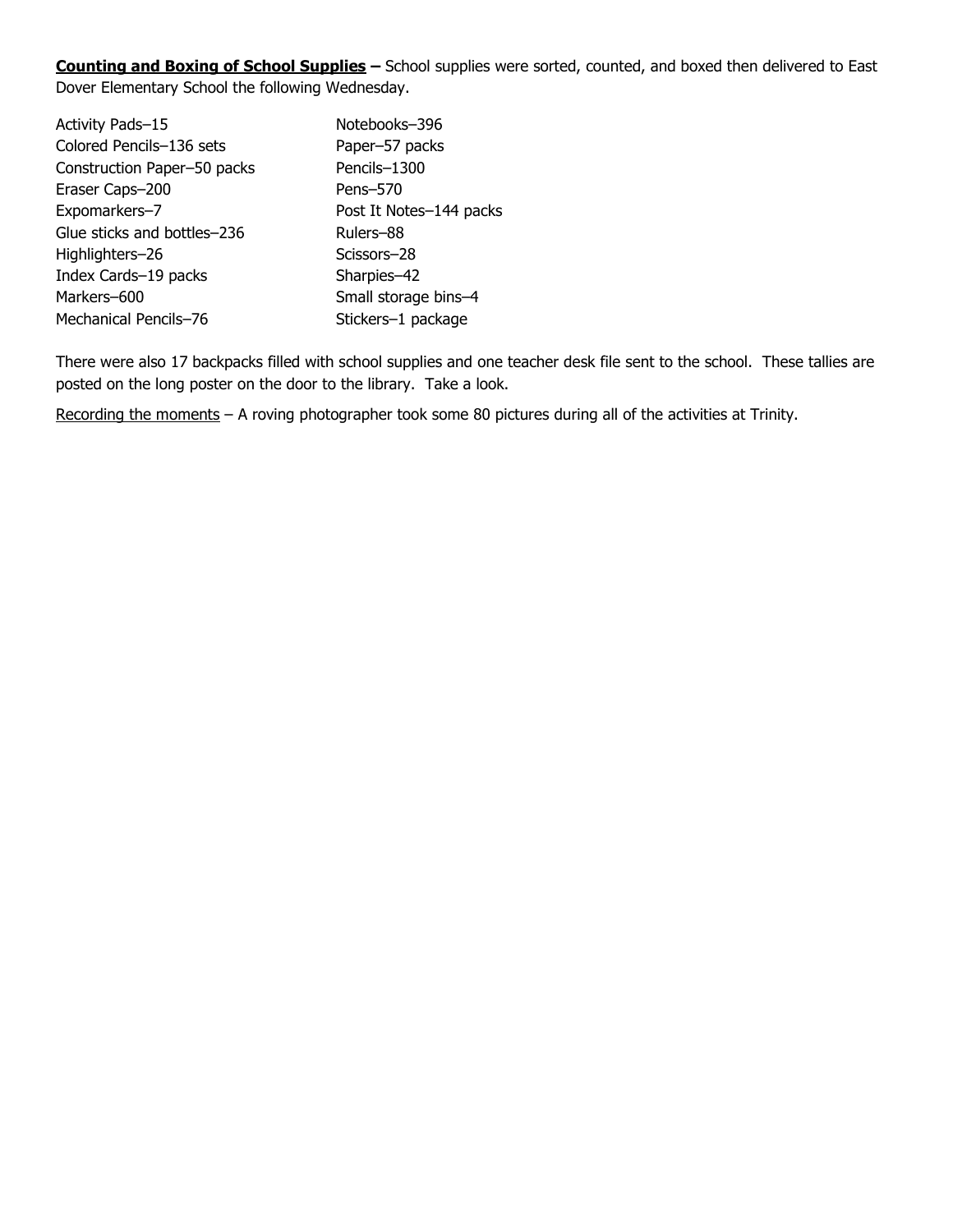## **GIFTS TO THE WORLD FROM TLC**

#### **Benevolence Sharing beyond what is budgeted in the Spending Plan**

| 85 gifts  | Advent Project - Dover Day Care Christmas gifts for the children            |
|-----------|-----------------------------------------------------------------------------|
| Many      | Cans of food for the Food Pantry for Souper Bowl Sunday                     |
| Thousands | Labels to Navajo project                                                    |
| 500<br>\$ | Lenten Project - Foundation for the Blind                                   |
| \$1,057   | Monthly Fruit for Greystone Hospital collection                             |
| \$2,488   | Donations to the Faith Kitchen (30,661 meals served in 2018)                |
| \$14,100  | Local Hunger (TLC Food Pantry shared 1,396 bags of groceries with families) |
| Many      | Donations of canned goods to the Food Pantry/meals for the Faith Kitchen    |
| 22        | Care packages sent to college students (Valentine's Day)                    |
| 15        | Boxes of cookies sent to college students (October)                         |
| 5         | Prayer shawls for college students                                          |
| \$1,000   | Mother's Day - Blankets (Lutheran World Relief)                             |
| 500<br>\$ | Father's Day - "Habitat for Humanity"                                       |
| Many      | Summer Project – boxes of school supplies                                   |
|           | Ouilts                                                                      |
|           |                                                                             |

## **FRUIT FOR GREYSTONE**

The Fruit for Greystone program at Trinity allows the patients at Greystone Park Psychiatric Hospital to receive additional fresh fruit that the state does not provide. The patients, and the administration, truly appreciate our support and thoughtfulness.

During 2018, Trinity collected \$1,057.00 during the following months:

| January $-$ \$35  |        | May $-$ \$96     | September $-$ \$ 62 |
|-------------------|--------|------------------|---------------------|
| February $-$ \$56 |        | June $-$ \$ 70   | October $-$ \$96    |
| March $-$ \$50    |        | July $-$ \$97    | November $-$ \$102  |
| April             | - \$69 | August $-$ \$140 | December $- $184$   |

This money allowed Greystone to purchase the following:

14 cases of red seedless grapes 2 cases of white seedless grapes 1 case of Ribier grapes 10 cases of strawberries

I have not received notification, as yet, as to what was purchased with our November and December money.

Please keep the patients at Greystone in your prayers. Thank you for your continued generosity during the year.

Joan Frick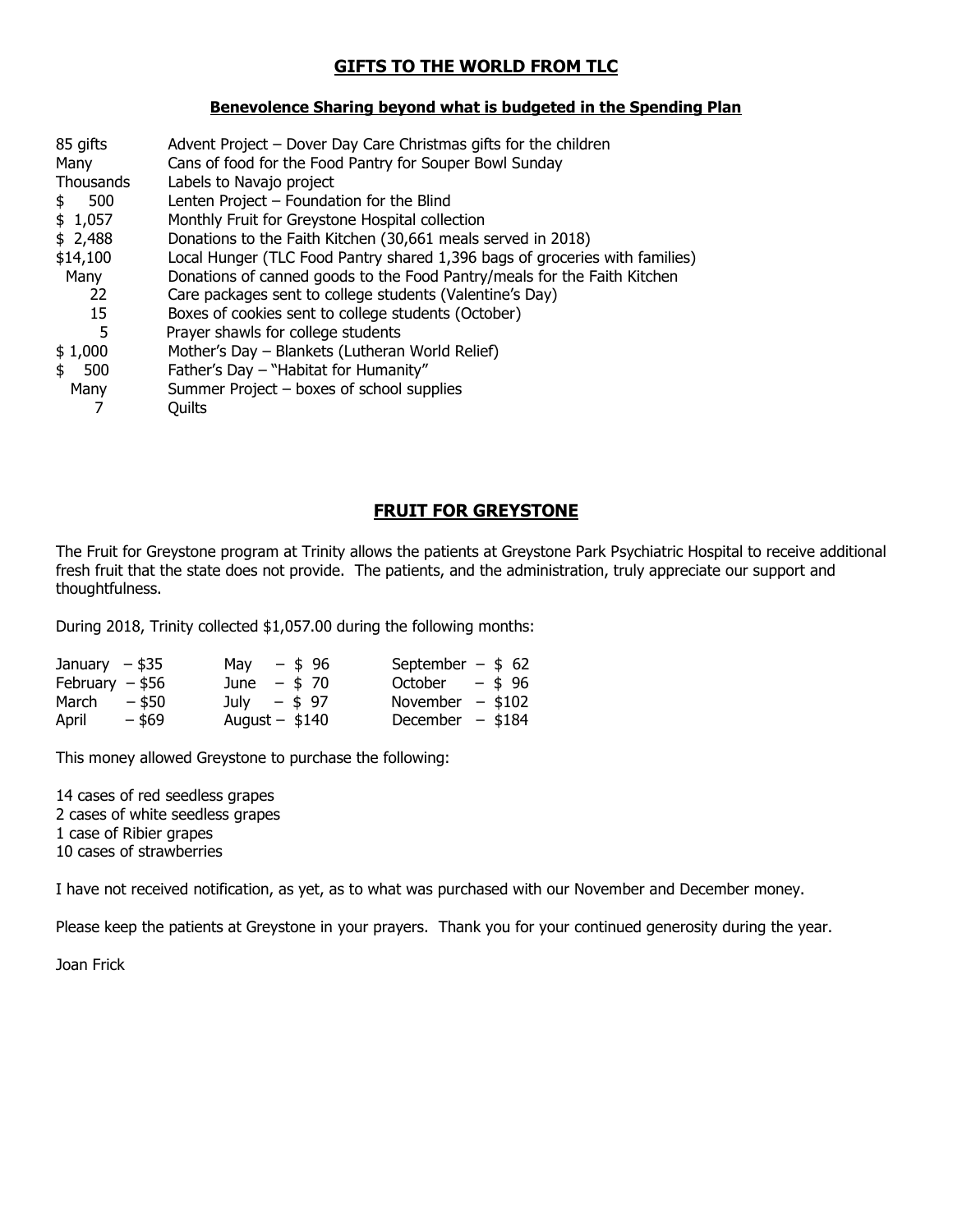## **PRAYER SHAWL MINISTRY**

The Prayer Shawl Ministry continues to meet twice a month, and this year was happy to have several new people join the group. While some members choose to meet together at my home in Rockaway, others work on their shawls on their own time. Whether together or not, this group is a lively bunch for whom wonderful conversation and support fills each gathering.

As in years past, the group continues to provide shawls to the graduating high school seniors. This year we gave out five shawls to graduates. Throughout the year we gave shawls on behalf of TLC to hospitalized, sick and grieving members. Many of the members expanded their recipients to friends, co-workers and family members. This year, we partnered with St. John's Episcopal Church in Dover and provided them with several prayer shawls to use within their congregation. Also, this year we continued providing shawls for the December's Blue Christmas Service. Many shawls were taken that day.

In total, this group has donated more than 75 shawls, with countless hours of crocheting and love into each one. New members are always welcome to join us on the first and third Wednesdays of the month at my home in Rockaway. Happy stitching!

Kim Kleindienst

## **TRINITY LUTHERAN CHURCH QUILTERS**

Although several quilts were completed this year, none were delivered to Lutheran World Relief. Instead, seven of the completed quilts were donated to the Dover fire survivors.

There is a scheduled "in gathering" of quilts in June of 2019 at a church in Perth Amboy so our goal will be to finish as many of the kits as we can before June. Anyone who is interested in helping should contact Sheri Sauer. Since 2012, Trinity has sent 216 quilts to LWR. Thank you to everyone who continues to chip in on this project, especially Jane Kraus, Joy Parisi, and Sue Lesher. Thank yous also go to those who prepared kits previously that we are still assembling: Lorraine Bollman, Mabel Roy, Nancy Boersma, Sandy Dean, Linda Gallup, Bev Dominkowitz, Marie Matarazzo, Katie Serbeck, and Ginny Simms.

## **SENIOR MINISTRY**

The Senior Ministry Committee planned exciting and well-attended events at the J.J. Rich Senior Building on East Blackwell Street. The events included our annual Epiphany Party in January, followed by Bingo with dessert and prizes in March, a travelogue on their Italy trip led by the Cook family in April, a barbeque in August and the Tricky Tray in October. We also brought Thanksgiving meals to the seniors from the Faith Kitchen. Our annual planning meeting is held in June.

Thanks to Mabel Roy for leading the Senior Ministry program for five years. I started to lead the program beginning in August. I want to thank everyone on the committee for their help: Jane Chrashewsky, Joan and Ralph Frick, Carol Schwarz, Gary and Elaine Tarantino, Joy Parisi, Nancy Boersema, Cindy Voskian and Samantha Dennig. Also, thanks to Suzanne Capps for making our sign-up posters advertising our events.

Every second Wednesday at the senior building there is a coffee klatch, led by Pastor Fred Becker, with helpers Jane Chrashewsky, Elaine Tarantino and Nancy Boersema, where they enjoy coffee, donuts and lively conversation along with receiving communion monthly from Pastor Fred.

Scott Miller Senior Ministry Coordinator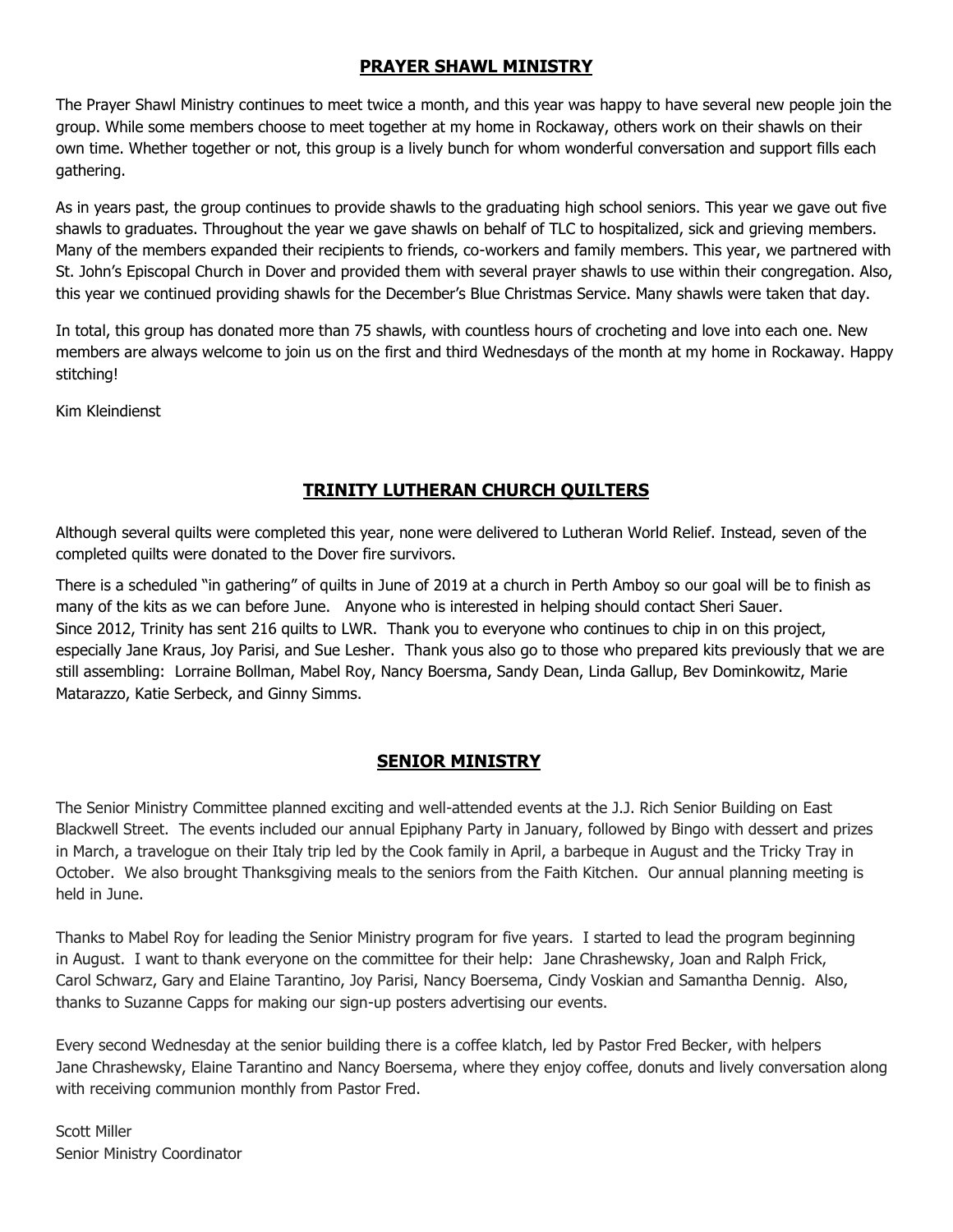## **FOOD PANTRY**

Each day two TLC volunteers work in the Food Pantry from 9 a.m. to 1 p.m. They answer the phone, the front door, fill bags with groceries, stock shelves, collate, prepare mailings, fold weekly bulletins, and many "other duties as needed."

In 2018, 1,396 bags of groceries were distributed. Food donations came from Applegate Farms, Bridgewater; The Dover Rotary, Ledgewood; Greenbriar Fox Ridge Volunteer Club, Wharton; King of Kings Lutheran Church, Mountain Lakes; Latino Market, Dover; St. Clement's Roman Catholic Church, Dover; Millbrook United Methodist Church, Randolph; Grace Episcopal Church, Madison; St. Matthew the Apostle Roman Catholic Church, Randolph; Connect for Community, Sparta; Thrift Barns of Morris County, Denville; Sacred Heart Leisure Club, Dover; Specialty Surgery Center, Sparta; St. Clare's Hospital, Dover; Poplarwood Farm, Port Murray; Longmeadow Farm, Hope; Brook Hollow Farm, Franklin Lakes; Circle Brook Farm, Andover; Godlewsky Farms, Great Meadows; Denville Learning Experience, Denville; Picatinny Arsenal, Rockaway Democratic Committee, and many individual and family donations.

These tasks are all lovingly and faithfully completed by the TLC volunteers throughout the year which is a tremendous help to the office and staff.

Thank you to Linda Gallup for scheduling our volunteers and to Jane Chrashewsky for scheduling the shoppers who stock our shelves.

Thank you to the 2018 volunteers: Mabel Roy, Ralph Frick, Russ Johnson, Donna Johnson, Stacy Morgan, Marion Mozes, Carol Schwarz, Norma Teabo, Linda Gallup, Jessie Andrews, Sheri Sauer, Elaine Tarantino, Gary Tarantino, Suzanne Capps, Sandy Dean, Beverly Dominkowitz, Teresa Baderschneider, Earl Baderschneider, Marion Holtzman, Neil Holtzman, Liz Suk, Charlie Haas, Richard Palmer, Sharon Matchke, Kim Kleindienst, Nancy Boersema, Lorraine Bollman, Jane Kraus and Marie Matarazzo. If we missed someone, please know we are sorry, and appreciate all that you do.

Kathy McFarland

## **FAMILY PROMISE OF MORRIS COUNTY**

Family Promise is a non-for-profit organization dedicated to ending the crisis of homelessness through direct service, community awareness and participation, the advocacy of responsible solutions, and through facilitating the transition to permanent housing. Since 1988, Family Promise has supported over 1,500 individuals through their Emergency Shelter and Permanent Supportive Housing Programs. TLC has been a host congregation and is now a support congregation to Redeemer Lutheran Church approximately four times each year.

This year those volunteers who helped were recognized at "An Evening of Promise," held at Meadow Wood Manor in November. Trinity supported the Tricky Tray held that night, with two Paper Mill Playhouse tickets for *Holiday Inn* and a \$50 gift card for a local restaurant. A big thank you to Thrivent Financial's Action Team for supplying the funds needed. Also, thank you to the following volunteers who provided part of a meal or volunteered their help; Beverly Dominkowitz, Kathy McFarland, Suzanne and Mike Capps, Sandy Dean, Linda Gallup, Mabel Roy, Lorraine Bollmann, Joan and Ralph Frick, Sharon Matschke, Carol Schwarz and Jane Kraus.

Suzanne Capps

## **PANERA**

2018 was another rewarding year in Trinity's Panera pick-up program. Every other Sunday throughout the year, members of Trinity went to the Panera restaurant on Route 10 in Denville to pick up the bagels, Danish, cookies and bread left at the end of the day and package them for distribution thru Faith Kitchen, the Food Pantry and Edna's Haven. Trinity also began receiving donations from the Viking Bakery in Denville. Between these two sources, we have been able to provide these products to members of the community who might not otherwise been able to include them in their daily food diet. Thanks to all who gave of their time to provide this benefit.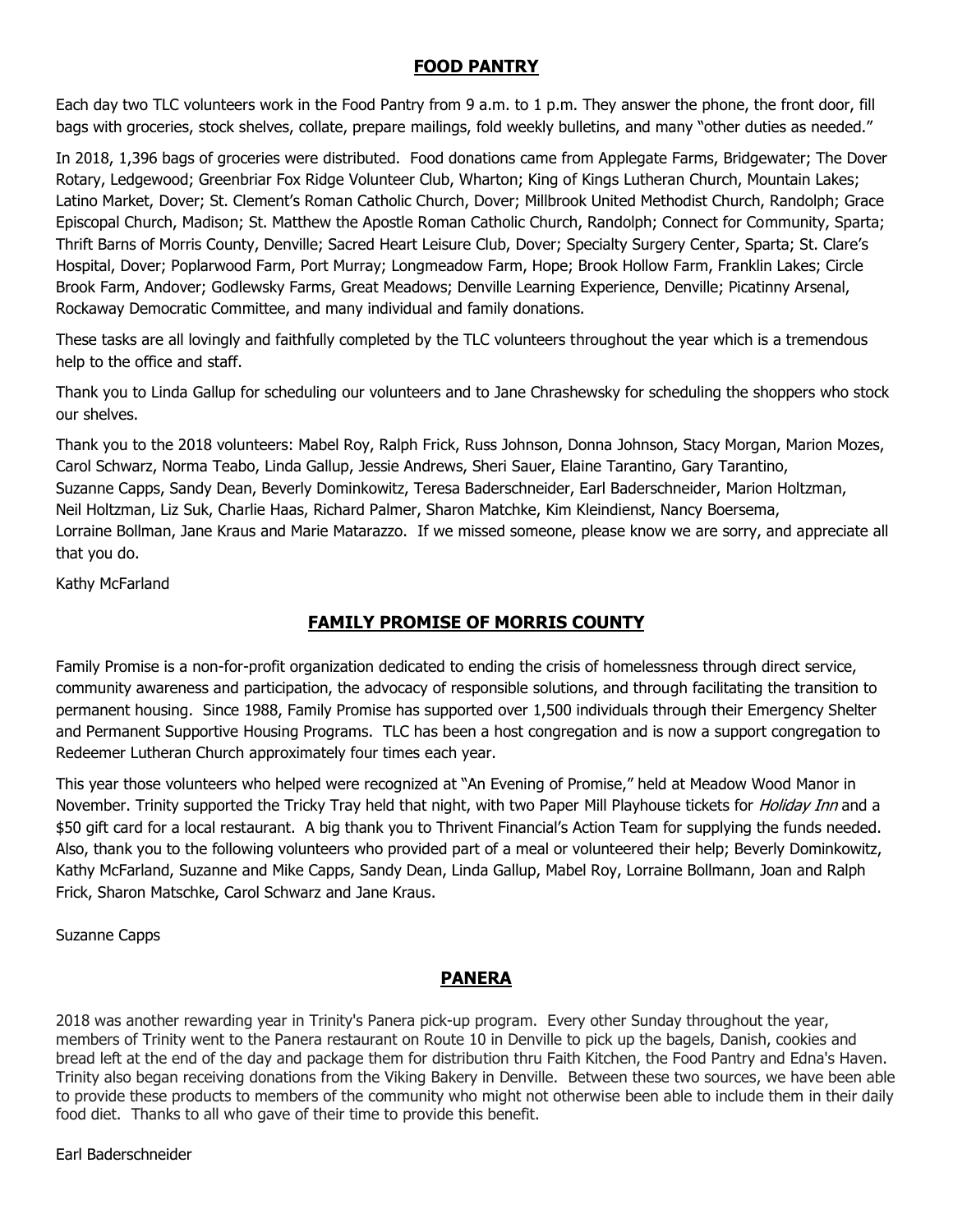## **FOOD PANTRY SHOPPERS**

Trinity maintains a pantry stocked with basic food items. The cupboard is supported by donations and memorials from our congregation. We also get help from non-members, local schools, other churches, civic organizations, and businesses that have food collections. Thanks to our members who promote the food cupboard to their organizations.

Again, this year Trinity received another generous gift of \$10,000 from The Book Barn in Denville. Three of Trinity's members volunteer there and were instrumental in promoting the food pantry. We received food and a donation from T.J. Maxx. Every month the pantry receives food from Grace Episcopal Church, Madison. We received a Souper Bowl food collection from North Dover Elementary School. There were also several Thanksgiving food donations.

We are lucky to have two very dedicated groups of members who do the shopping for the food cupboard. The first group, the 300 Club, receives a cash advance and shop as needed for items the pantry needs. Thanks to Sandra Dean, Marion and Neil Holtzman, and Donna and Russ Johnson.

The second group, the Super Sale Shoppers, shop for a scheduled week, as a team of three or four shoppers, and have a designated amount to spend. These shoppers purchase the best sale priced items and any items the pantry lacks. Thanks to Carol Lieberman, Beverly Dominkowitz, Nancee Seidel, Elaine Tarantino, Ken and Ashley Kindberg, Maira Rogers, Charlene Rollins, Kelly and Kathy Spear, Sharon Matschke, Joan Frick, Mabel Roy, Carolyn Dickson, Barbara Terreri, Skip Kazaba, Jim Little, Kathy McFarland and Marie Matarazzo.

Two special shoppers buy only jelly and powdered milk. Marie Matarazzo buys the powdered milk and Beverly Dominkowitz orders one-pound jars of jelly from the Dollar Store.

The Super Sale Shopper group is now in its eleventh year. With little change in our area's economy, the food pantry continues to experience a steady flow of clients, many needing help for the first time. The number of grocery bags given out increased during 2018's last three months. One large bag of groceries per client is given every three weeks. This year we also gave away over 50 turkeys and bags of "fixings" for Thanksgiving dinners, plus several hams.

The e-mail network is the main means of communication with all the shoppers. They receive their schedules and any updates on the needs of the food pantry via e-mail.

Jane Chrashewsky

# **MEAL OF THE MONTH**

TLC continued this past year to provide the meal every third Tuesday of the month. We planned the meal, shopped for the food, and prepared and served the meals. For most of the year, we collected money for the meals after the church services preceding the third Tuesday. At one point, we received a large donation toward the meals and did not continue collecting additional money.

During the winter months we served hot meals, and fresh fruit whenever available. During the summer months, due to the excessive heat upstairs in the Parish Life Center, we served cold meals such as tuna salad subs, etc.

For the past two or three years, those of us who volunteered on the second Tuesday contributed the money to buy the meal's ingredients, since no church funding was available to do so. We also prepared and served the meals.

We praise God for being with us and continuing to inspire us to this service.

Marion Holtzman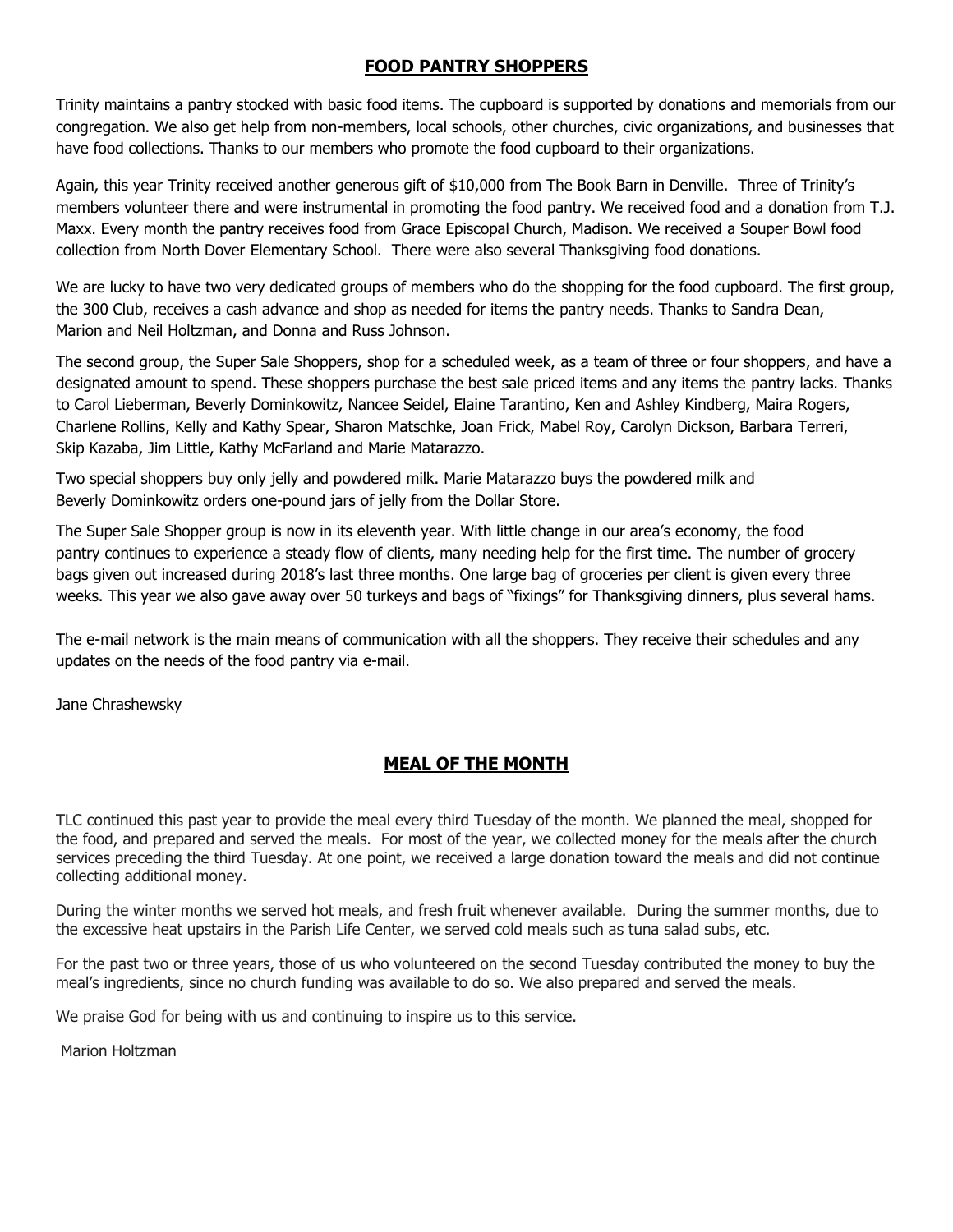## **FAITH KITCHEN**

- Faith Kitchen Recap of 2018
- This past year we saw an overall decrease in the number of people coming for lunch. It wasn't a dramatic reduction, but it was a noticeable one. Many people in the serving groups have asked me why attendance has been lower than previous years. Of course, it is not possible to know for sure. When people ask me, I usually just smile and say, "We are not a restaurant, you know. Lower numbers are better!" I sort of chuckle at this, but actually I did mean it. We are not trying to get more customers. We are genuinely happy when there are fewer people in need. In the last six months or so, I did hear from a number of our lunch guests upstairs that they have been working. That is what we always hope and pray for!
- In addition to the fact that some folks are working, we noticed a slight difference in lunch attendance here, once the Morristown soup kitchen opened for breakfast. Folks can go there and eat breakfast, then stay indoors all day, have lunch, and stay indoors for the rest of the afternoon. Social services are available all day also. So the folks that could get to the Morristown area did so. The people that come here to Faith Kitchen truly need us to be here. Many do not have any other alternative and they rely on us for this meal. You know who they are. They are the familiar faces that have walked through our doors day after day, year after year. Faith Kitchen has been here for them for a long time, and hopefully we will be able to be here as long as they need us to be.
- Here's some numbers:
- Average number of people served each day is 60
- Average volunteers per month is 134
- Total number of meals served for the year is 30,661
- So another year is behind us and as always, we are deeply grateful to Trinity for managing, cooking and serving on the regular monthly rotation and for planning and hosting a wonderful Thanksgiving dinner; for all the Panera Bread dessert runs; for doing the laundry; for the Viking Bakery pickups; for the repairs by the Bald Eagles and Silver Foxes; for the treasured Christmas sounds of David Eberly (Bill's brother) on the piano; Leo Yanas on guitar and singing; beautiful table centerpieces from the Girl Scouts; your purchase and distribution of holiday gifts for our lunch guests; and for everything else you so graciously do for us. Most of all, we are grateful to you for being the Faith Kitchen's host. You let us cook and serve in your precious Parish Life Center, and you give your time, energy and caring to those in need. We are blessed to be partnered with you in this food ministry. May God continue to light our way on this journey, guide and protect all those that lean on us for help, and keep them safe, comforted, fed and on a path to wellness.

Warmest, Joanne Bleecker Executive Director, Faith Kitchen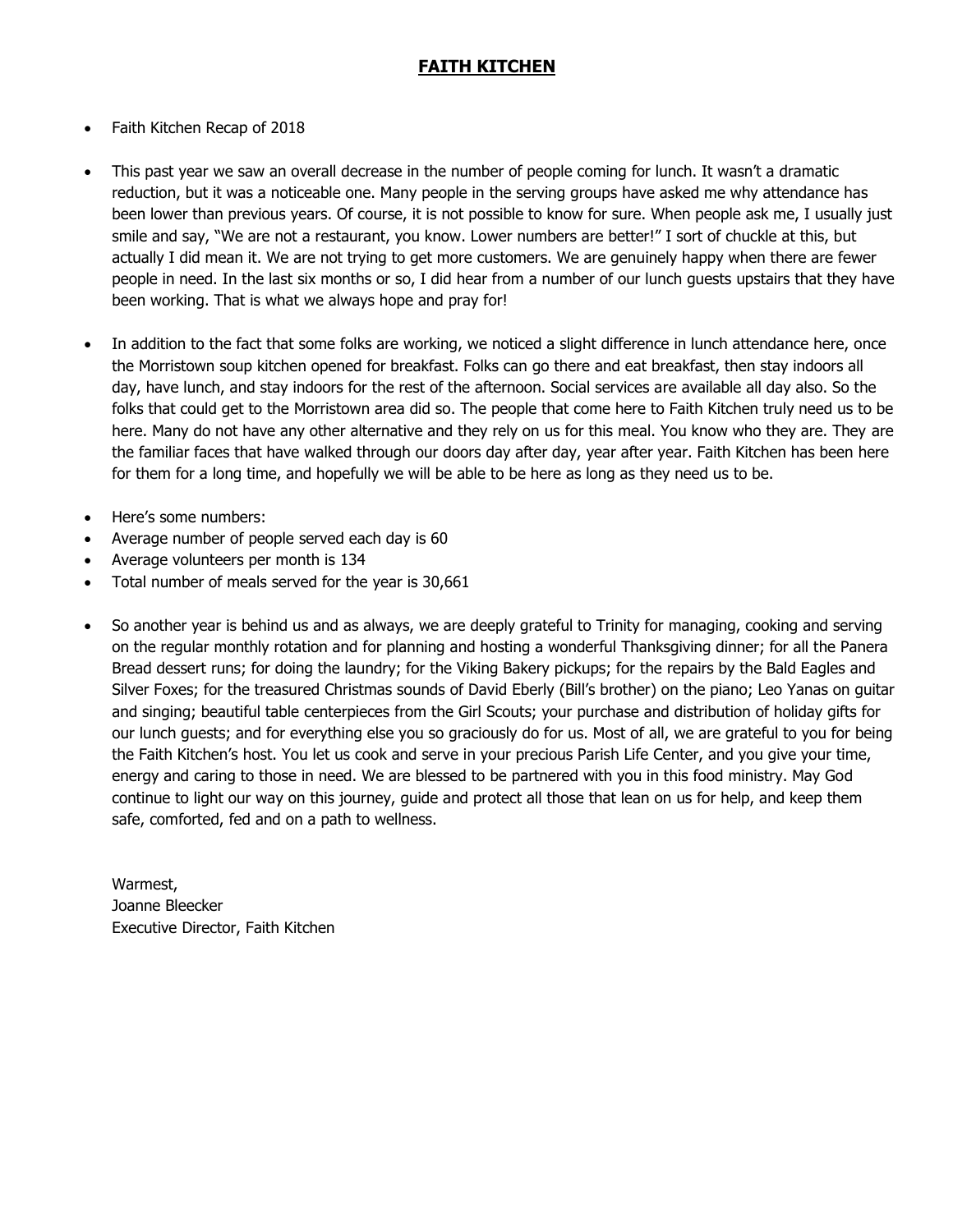## **SECTION 4: BUILDING AND FINANCIAL REPORTS**

**~~~~~~~~~~~~~~~~~~~~~~~~~~~~~~~~~~~~~~~~~~~~~~~**

**Memorials and Thanksgiving Fund JANUARY** –Blue Advent paraments given in honor of Joan Frick for her service to the Altar Guild. –From the estate of Helen Bollmann – for all the church meant to her. –Given in memory of mother Elsa Leivonen by Flora and Lewis Guerin. **MAY** –Given in memory of Rita Adams by Nancee and George Seidel. **JUNE** –Given in memory of Rita Adams by Donna and Russ Johnson. –Given in memory of dads and grandads by Elaine and Gary Tarantino. –Designated for Living 4 Giving – given in memory of Cathy Serbeck by John Serbeck. Designated for roof repair. TLC Education Scholarship Given in thanks to God for those who support TLC youth. Awarded to Elizabeth Vicente. Dean Science Scholarship Given by Sandra Dean to students continuing their education in the science-related field. Awarded to Elizabeth Vicente. The Daynies DiPietro Scholarship Given by Sandra Dean in memory of her mother Awarded to: Marisa McCaffrey **JULY** –Given in memory of Norma Sauer by Jill Ryan and Marisa McCaffrey. Designated for Worship and Music. –Given in memory of Norma Sauer by Nancee and George Seidel. Designated for Worship and Music. **AUGUST** –Given in memory of parents and grandparents by Sheri Sauer. Designated for the roof repairs and capital spending and deficit reduction. **OCTOBER** –Given in memory of Wil Wenner by Nancee and George Seidel. Designated for the new speaker system. –Given in memory of husband Wil Wenner by Berit Wenner. **NOVEMBER** –Given in honor of Sheri Sauer by Donna and Russ Johnson. –Given in memory of Wil Wenner by Carol Schwarz. Designated to the Capital Appeal. –Given in memory of husband Wil by Berit Wenner. –Given in memory of Dick Sheridan by Nancee and George Seidel. Designated for special musicians. **DECEMBER** –Given in memory of Aunt Marion DeMeester by Nancy Boersema. Designated for the Food Pantry. –Given in memory of Dick Sheridan by Louise and Sam Olshan. Designated for the vocal choir. –Given in memory of Dick Sheridan by family and friends. –Given in memory of and in honor of the women of Trinity Lutheran Church by Trinity W/ELCA. Designated for the speaker system. –Given in honor of sister Lynn Weiss by Bob Kirchgessner. Designated for the Food Pantry. –Given in memory of parents Charles and Beatrice, my brother Bob, and my sister Sue by Charles Haas.

Designated for the Hygiene Cupboard and music/guest musicians.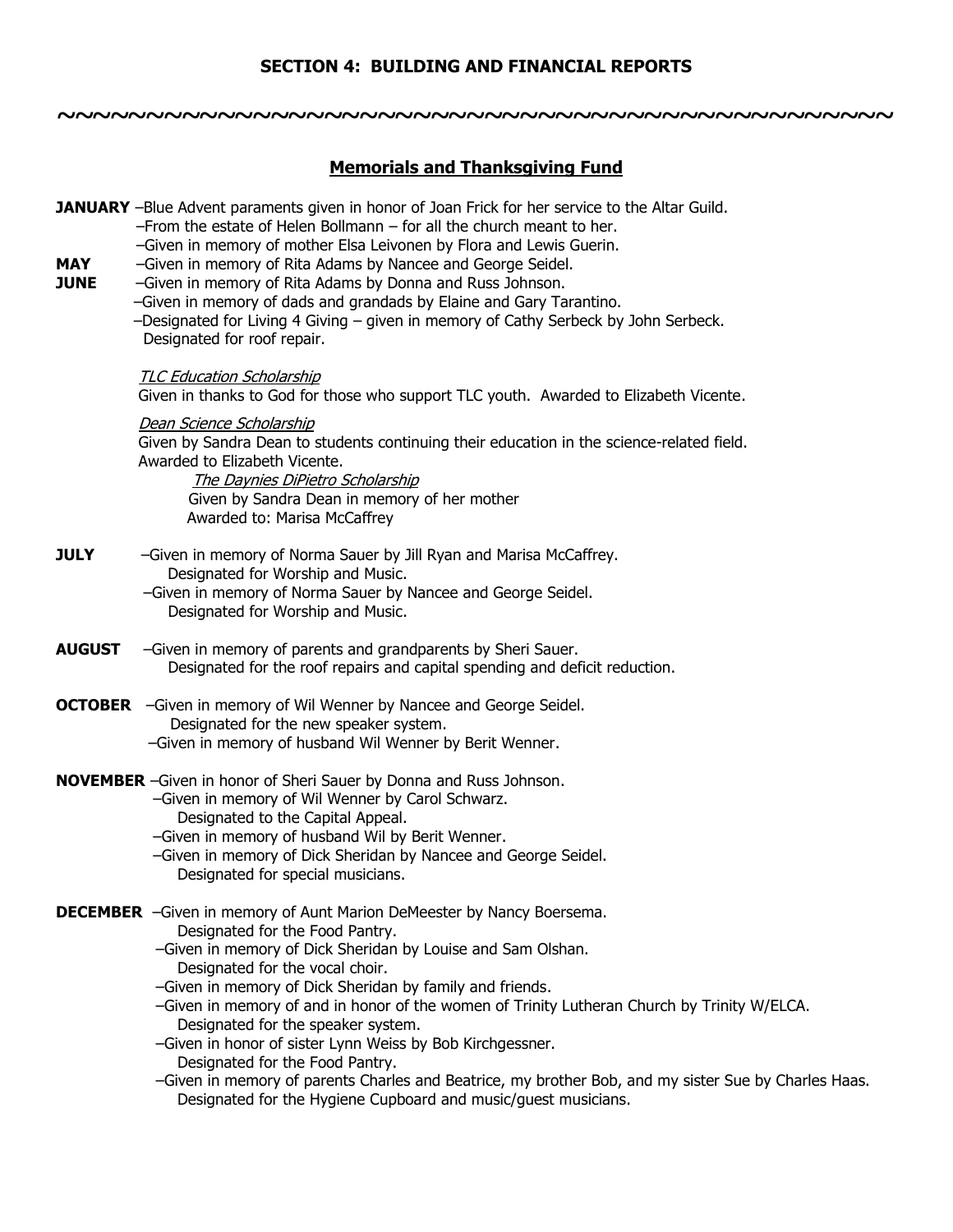## **FINANCE COMMITTEE**

Thank you John Sienkiewicz (Treasurer), Beverly Dominkowitz (Assistant Treasurer), Sue Dean and Susanne Jackson (Co-Finance Secretaries) for their time and talents with ensuring our church is fiscally responsible, compliant and financially well run. The time they give is tremendous. Thank you!

The audit of the 2018 books was completed on January 21, 2019. The Audit Team of David Bernauer, Kurt Heinrich and Kevin Seidel confirmed that the financial records are in order and meet the guidelines and expectations of the New Jersey Synod.

## **COUNTING TEAM**

The counting team is responsible for recording the weekly contributions and allocating them to the designated funds specified by the contributor based on their envelope number. It is extremely helpful to the counters if the contributor uses their envelopes, puts the check number on the envelope and the envelope number on the check. If you misplaced your envelopes, please use the generic Pew Envelope. The team consists of ten volunteers and each week two volunteers count the offering. The offering information is given to the Financial Secretary, Sue Dean, who enters the information into our financial database.

In 2018 Mabel Roy "retired" from our group. The group definitely misses her. The ten volunteers work as a team and sometimes adjust their time so that both counters can count at the same time on a specific day. Their time and effort are very much appreciated. Thank you.

Team Members are:

Jane Chrashewsky Carol Schwarz Earl Baderschneider Beverly Dominkowitz **Melanie Edwards** Joy Parisi **Melanie Edwards** Melanie Edwards Russ Johnson Ben Parisi Linda Gallup Mike Capps

Beverly Dominkowitz, Coordinator

## **THRIVENT ACTION TEAMS**

Thanks to a last minute December push, Trinity did an awesome job of using more of our Thrivent Financial Action Teams. Thrivent members used over \$14,000 of funds to support projects within Trinity, as well as projects close to their own hearts. These projects often benefited organizations within Trinity, including the prayer shawl group, college students, choir and youth. Action Teams also benefited outside organizations like Habitat for Humanity, Wise Animal Rescue, and Lutheran World Relief. A good deal of Action Team money supported meals to people, through Faith Kitchen as well as the Dover Senior Building. The Stewardship Team used many action teams to support their work, including God's Work Our Hands and Energizer Sunday. Finally, some members used their action teams to support individual events benefitting personal charitable projects. Great job, Trinity!

Bruce and Kim Kleindienst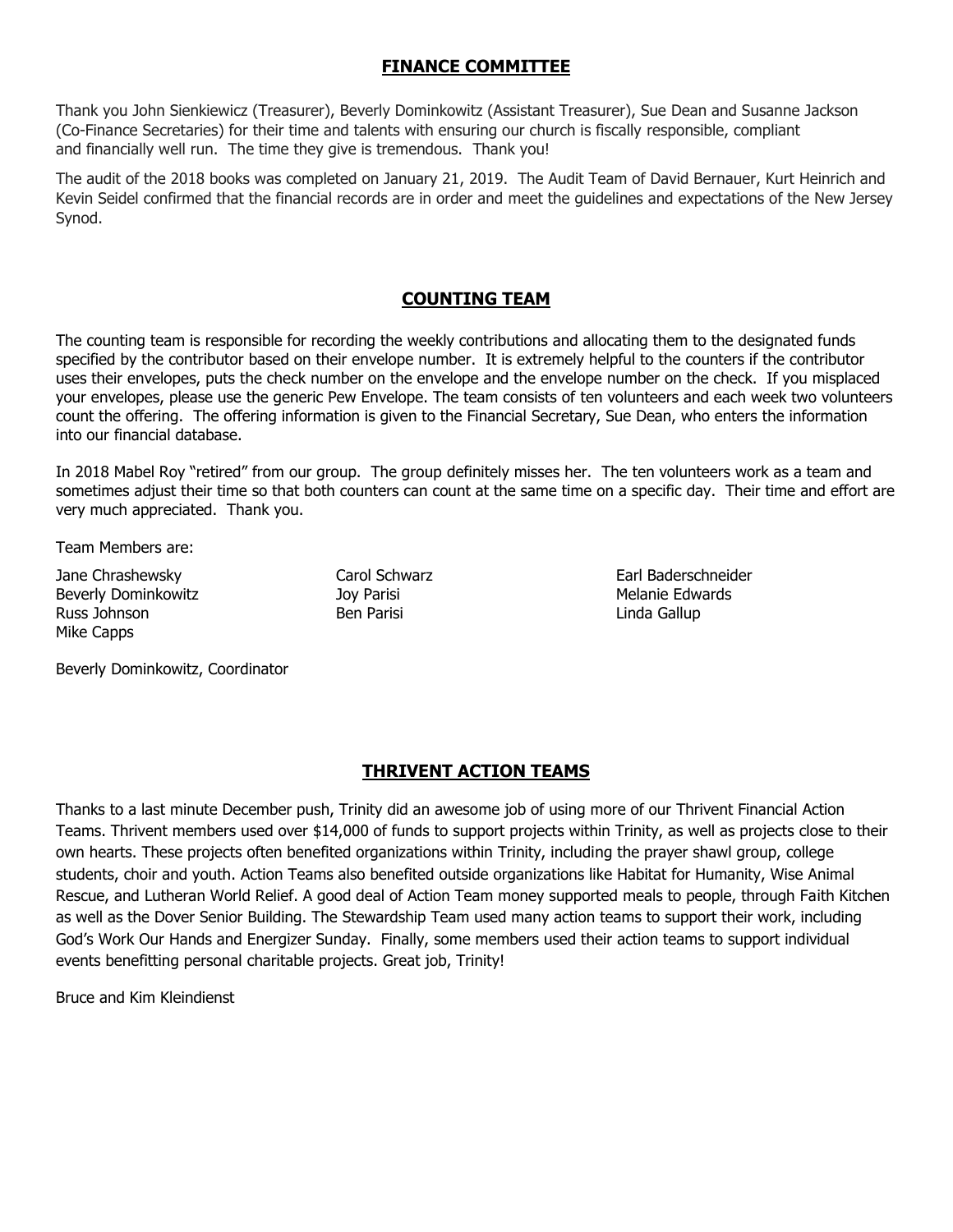## **SCHOLARSHIPS**

Thanks to the continued generosity of Trinity members, this committee continues to award scholarships to graduating seniors, and 2018 was not an exception. The following scholarships were awarded this year on Graduate Sunday:

Trinity Scholarship – Elizabeth Vicente Daynies DiPietro – Marisa McCaffrey Dean Science Scholarship – Elizabeth Vicente

Thanks to the members of this committee: Sandra Dean, Erin DeKorte, Charlie Haas, Pastor Fred and Kim and Bruce Kleindienst.

## **PROPERTY COMMITTEE**

The Bald Eagles and Silver Foxes serve as TLC's *de facto* property committee. Russ Johnson, Marty Connor, Elmar Heinrich and Bill Eberly keep things working properly and do needed repairs throughout the church. A special thanks to them for the many hours they worked, and for the materials they supplied. In addition, Key Darrow and Gary Tarantino handle property issues that require Council attention, typically bids and contracts for major projects. Other volunteers worked on specific projects. Thank you to all who pitched in this year.

A few of this year's activities include the following:

- Replacing the fire door at the end of the outside ramp
- Dealing with the failure of the backup generator
- Replacing ceiling tiles and drywall
- Keeping the sump pumps functioning properly
- Replacing thermostats for the heating system
- Frequently repairing the portable air conditioners in Faith Kitchen
- Obtaining bids for painting the inside of the church and repairing plaster
- Obtaining bids for installing new air conditioning in the PLC
- Obtaining bids for a replacement sound system

Gary Tarantino Property Liaison for the Church Council

## **BALD EAGLES/SILVER FOXES**

The Bald Eagles and Silver Foxes met on the third Thursday of every month. They attended to a variety of property issues and repair jobs including plumbing, electrical, air conditioning, brush trimming, cementing and cleaning jobs, as well as attending to the sump pumps. A lot was accomplished, thanks to the dedication of Bill Eberly, Russ Johnson, Elmar Heinrich and Marty Connor.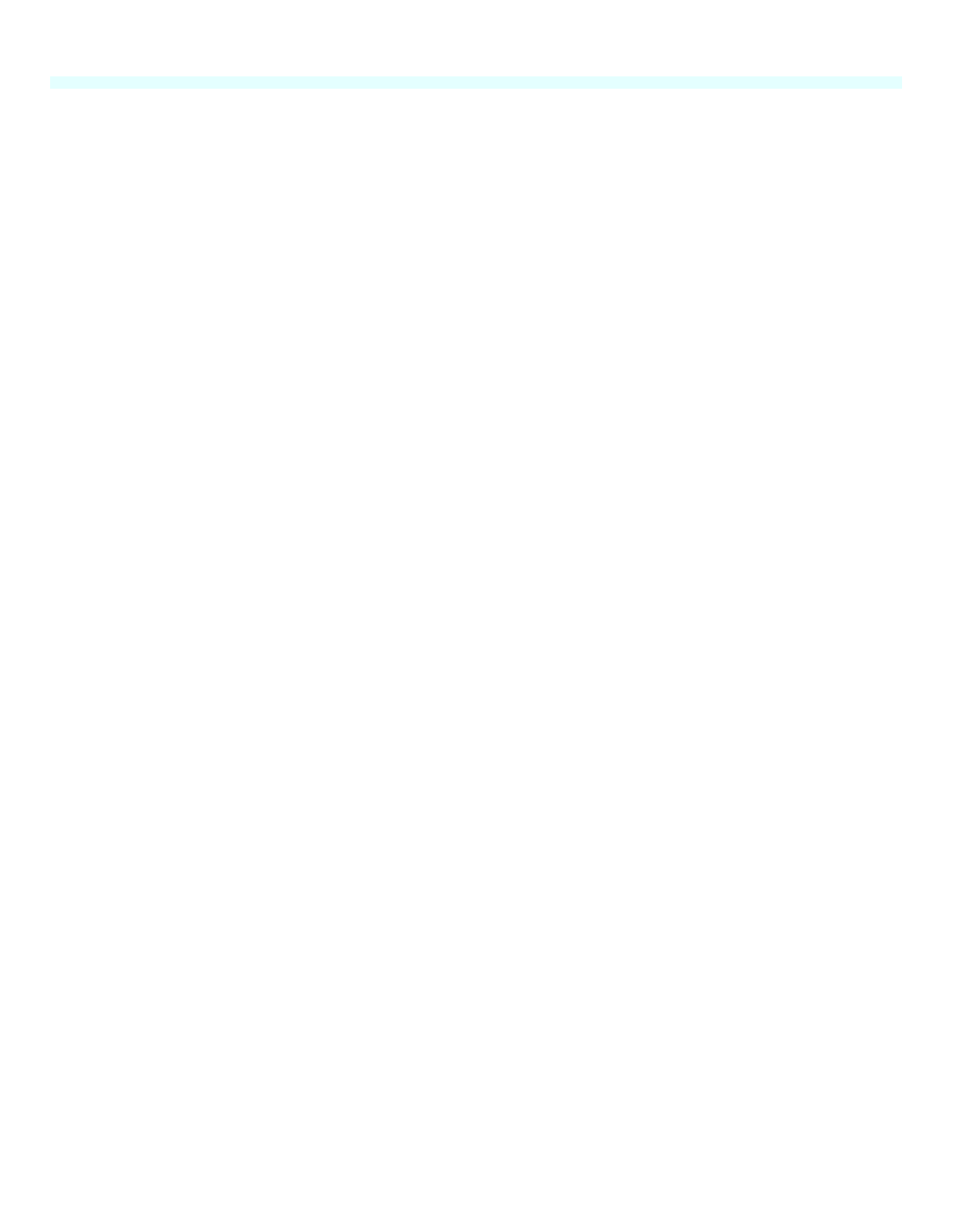# **TRINITY LUTHERAN CHURCH ANNUAL TREASURER'S REPORT**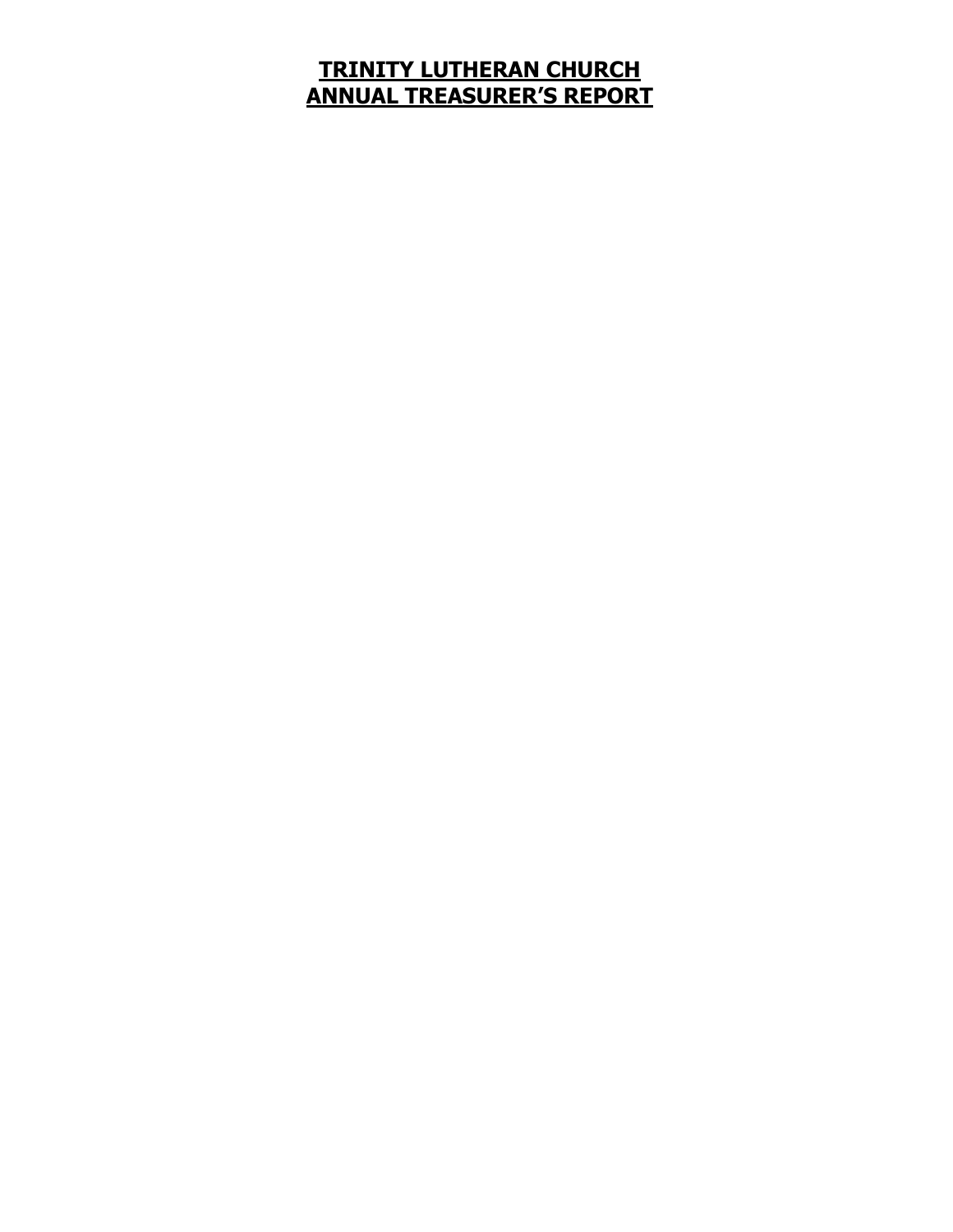## **2018 PASTORS DISCRETIONARY FUND REPORT**

Opening Balance \$198.99

#### Income

| Donations from Individuals | \$1,248.00 |
|----------------------------|------------|
|                            |            |
| Expenses                   |            |
| Housing                    | \$1,212.00 |
| Transportation             | 644.00     |
| Medical                    | \$265.00   |
| Food                       | 591.00     |
| Miscellaneous Aid          | \$1,304.00 |
|                            |            |
| Balance December 31, 2018  | \$189.99   |

## **REPORT OF FINANCIAL AUDIT OF CONGREGATION RECORDS**

Period covered by audit: Calendar year 2018

| Audit Performed by: Audit Committee | Kurt Heinrich<br>Nancy Kazaba<br>Kevin Seidel                                                                                                                | Assisted by<br>John Sienkiewicz, Treasurer<br>Beverly Dominkowitz, Assistant Treasurer      |
|-------------------------------------|--------------------------------------------------------------------------------------------------------------------------------------------------------------|---------------------------------------------------------------------------------------------|
| Records Audited:                    | <b>Congregational Treasurer</b><br><b>Financial Secretary</b><br>Trinity Women of the ELCA<br><b>Church Record of Ministerial Acts</b><br>Insurance Policies |                                                                                             |
| Audit Included:                     | for disbursements.                                                                                                                                           | Checking accounts, investment accounts, check registries, ledger records, and other records |
| Audit results:                      |                                                                                                                                                              | All funds are being appropriately recorded, processed and disbursed.                        |
| Audit conducted:                    | January 21, 2019                                                                                                                                             |                                                                                             |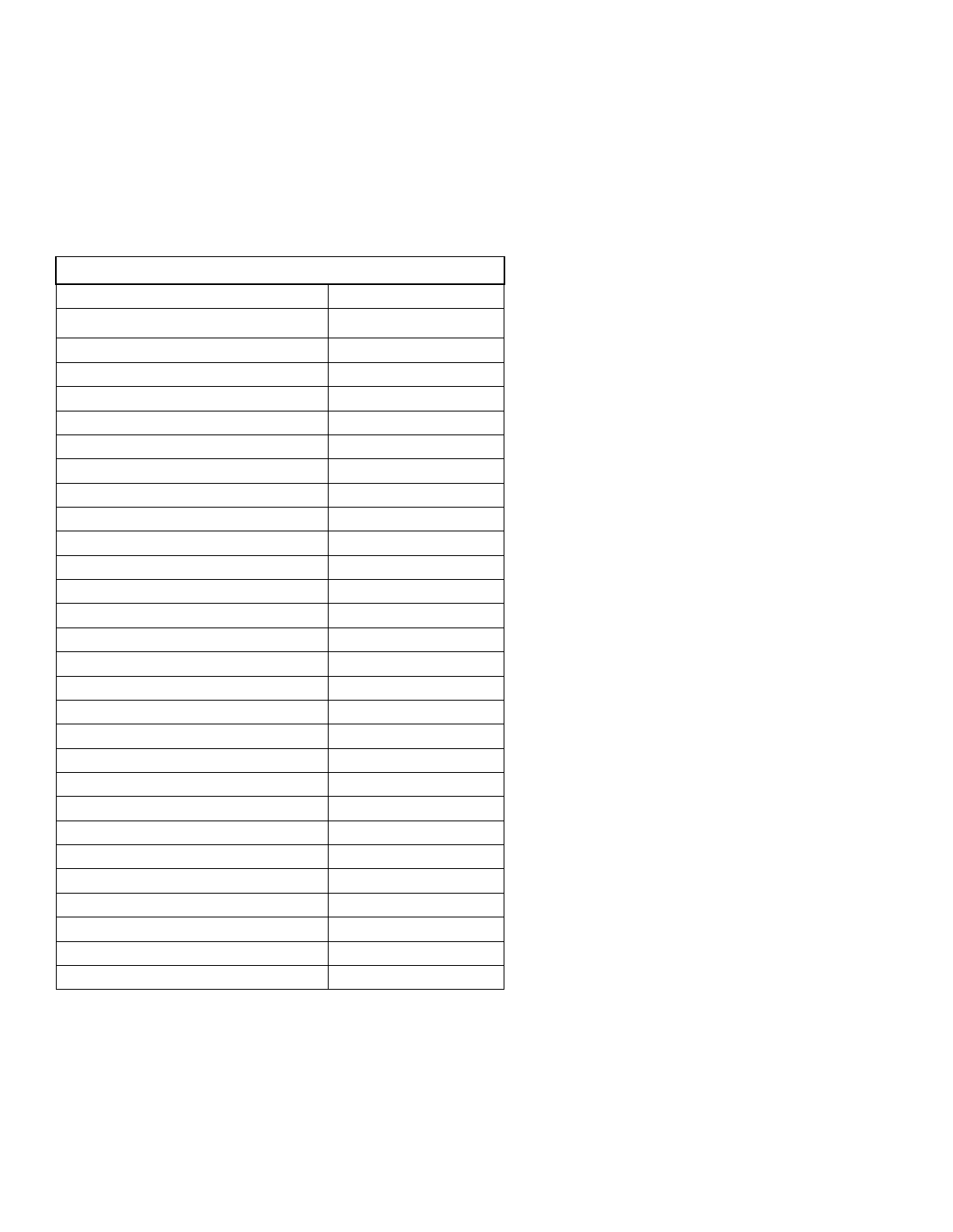# **TABLE OF CONTENTS**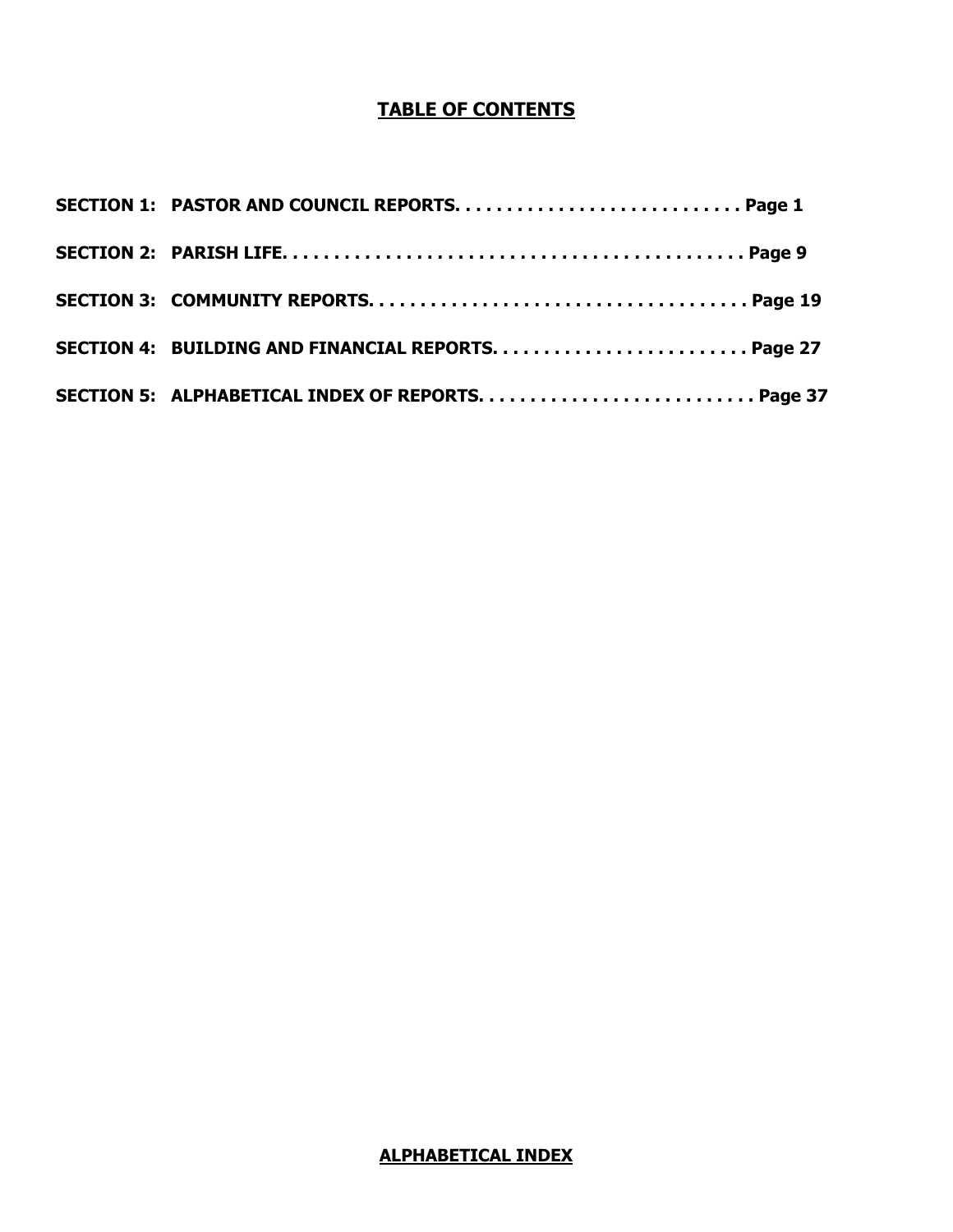| <b>ADULT EDUCATION</b>              | 14 | MEMORIAL AND THANKSGIVING FUND     | 27             |
|-------------------------------------|----|------------------------------------|----------------|
| <b>ALTAR GUILD</b>                  | 12 | <b>MISSION INTERPRETERS</b>        | 15             |
| AUDIT OF CONGREGATIONAL RECORDS     | 36 | <b>MUTUAL MINISTRY</b>             | 17             |
| AUDIT OF CONGREGATIONAL RECORDS     | 40 | <b>NEWSLETTER</b>                  | 17             |
| <b>BALD EAGLES AND SILVER FOXES</b> | 29 | OFFICE VOLUNTEERS                  | 17             |
| <b>BELL CHOIR</b>                   | 12 | <b>PANERA</b>                      | 22             |
| <b>CHANCEL CHOIR</b>                | 12 | PARISH MEMBERSHIP                  | $\mathbf{3}$   |
| <b>CONFIRMATION</b>                 | 14 | <b>PARISH NURSE</b>                | 9              |
| CONGREGATIONAL CARE MINISTRY        | 16 | PARISH NURSE AND HEALTH STATISTICS | 10             |
| <b>COUNCIL REPORT</b>               | 3  | PASTOR'S DISCRETIONARY FUND        | 36             |
| <b>COUNTING TEAMS</b>               | 28 | PASTOR'S REPORTS                   | $\mathbf{1}$   |
| <b>CRADLE ROLL</b>                  | 15 | PRAYER SHAWL MINISTRY              | 23             |
| <b>DISASTER RESPONSE</b>            | 20 | PROJECTED INCOME                   | 30             |
| EDUCATIONAL MINISTRY                | 13 | <b>PROPERTY</b>                    | 29             |
| <b>ENERGIZER SUNDAY</b>             | 20 | RECONCILING IN CHRIST (RIC)        | $\overline{2}$ |
| <b>FAITH KITCHEN</b>                | 26 | RITES AND CELEBRATIONS             | $\overline{7}$ |
| <b>FAMILY PROMISE</b>               | 22 | <b>SCHOLARSHIPS</b>                | 29             |
| FELLOWSHIP COMMITTEE                | 16 | <b>SENIOR MINISTRY</b>             | 22             |
| <b>FINANCE COMMITTEE</b>            | 28 | <b>SPENDING PLAN</b>               | 31             |
| FINANCIAL SECRETARY'S REPORT        | 33 | TECHNOLOGY TEAM                    | 17             |
| <b>FOOD PANTRY</b>                  | 24 | THRIVENT FINANCIAL ACTION TEAMS    | 28             |
| <b>FOOD PANTRY SHOPPERS</b>         | 25 | <b>TLC QUILTERS</b>                | 23             |
| FRUIT FOR GREYSTONE                 | 22 | <b>TREASURER'S REPORT</b>          | 34             |
| <b>GARDEN OF READIN'</b>            | 15 | TREASURER'S INVESTMENT REPORT      | 35             |
| <b>GENEROSITY TEAM</b>              | 19 | <b>WOMEN OF THE ELCA</b>           | 16             |
| <b>GIFTS TO THE WORLD</b>           | 22 | <b>WORSHIP AND MUSIC</b>           | 11             |
| <b>LEADERSHIP</b>                   | 5  | <b>WORSHIP ATTENDANCE</b>          | 6              |
| LIVING FOR GIVING                   | 19 |                                    |                |
| MEAL OF THE MONTH                   | 25 |                                    |                |
| <b>MEMBERSHIP</b>                   | 3  |                                    |                |